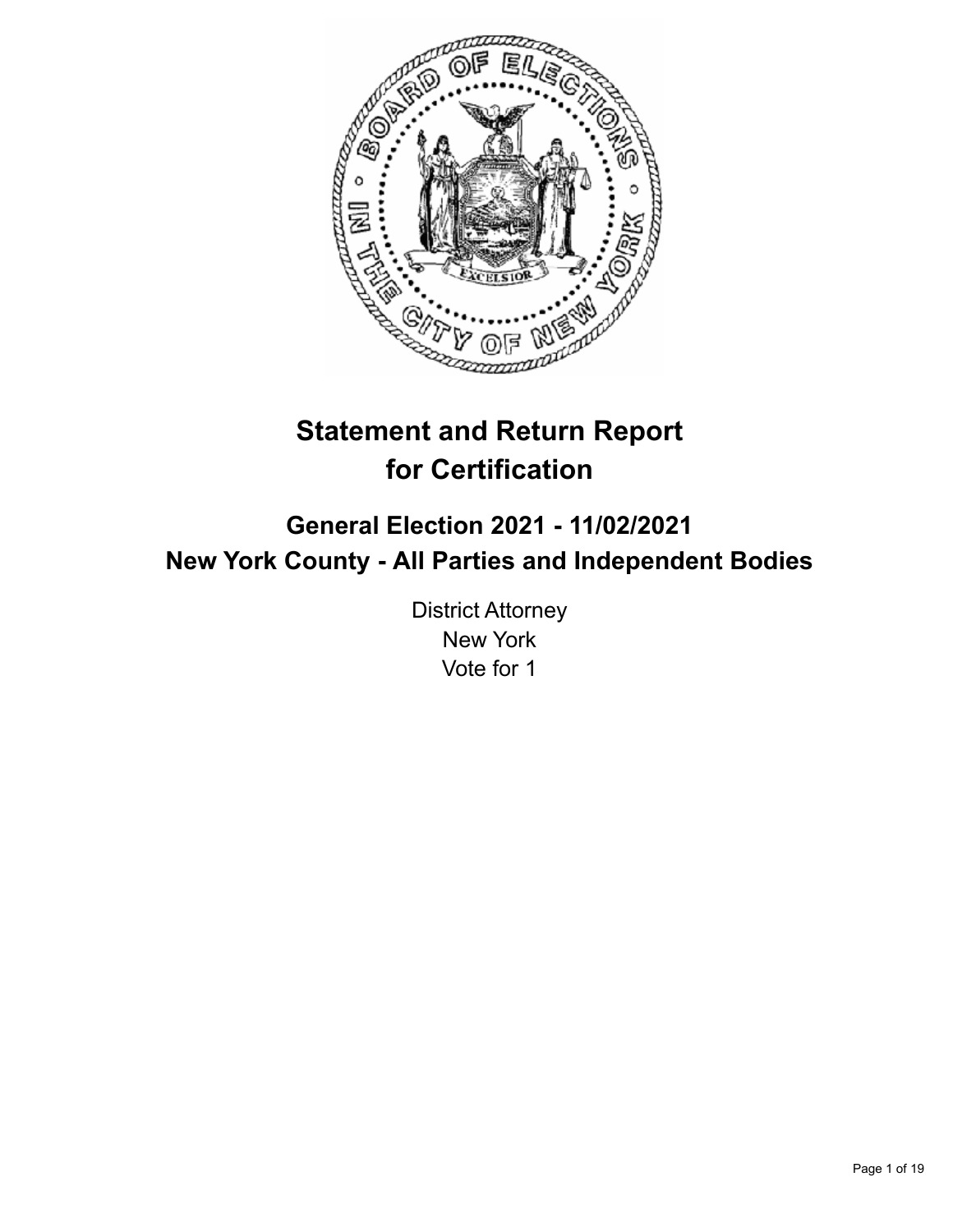

| <b>PUBLIC COUNTER</b>                                    | 16,913         |
|----------------------------------------------------------|----------------|
| <b>MANUALLY COUNTED EMERGENCY</b>                        | 0              |
| <b>ABSENTEE / MILITARY</b>                               | 1,277          |
| <b>AFFIDAVIT</b>                                         | 164            |
| <b>Total Ballots</b>                                     | 18,354         |
| Less - Inapplicable Federal/Special Presidential Ballots | 0              |
| <b>Total Applicable Ballots</b>                          | 18,354         |
| ALVIN L. BRAGG JR. (DEMOCRATIC)                          | 12,097         |
| THOMAS KENNIFF (REPUBLICAN)                              | 3,774          |
| AHMED KUSHALY (WRITE-IN)                                 | 1              |
| CHING MING WONG (WRITE-IN)                               | 1              |
| CONNOR O'MALLEY (WRITE-IN)                               | 1              |
| CYRUS VANCE JR. (WRITE-IN)                               | 1              |
| DIANA FLORENCE (WRITE-IN)                                | 1              |
| ED KOCH (WRITE-IN)                                       | 1              |
| <b>GREGORY DE ROSSO (WRITE-IN)</b>                       | 1              |
| HECTOR CALDERON (WRITE-IN)                               | 1              |
| JAMES LESCZYNSKI (WRITE-IN)                              | 1              |
| JOSEPH THOMAS (WRITE-IN)                                 | 1              |
| MELISSA HALDORSEN (WRITE-IN)                             | 1              |
| NATHAN SCHWARTZBERG (WRITE-IN)                           | 1              |
| PAT KORABEL (WRITE-IN)                                   | 1              |
| ROWALD L. KUBY (WRITE-IN)                                | 1              |
| TAHANIE ABOUSHI (WRITE-IN)                               | $\overline{c}$ |
| TALI FARHADIAN WEINSTEIN (WRITE-IN)                      | 3              |
| TIFFANY CABAN (WRITE-IN)                                 | 1              |
| UNATTRIBUTABLE WRITE-IN (WRITE-IN)                       | $\overline{2}$ |
| <b>Total Votes</b>                                       | 15,893         |
| Unrecorded                                               | 2,461          |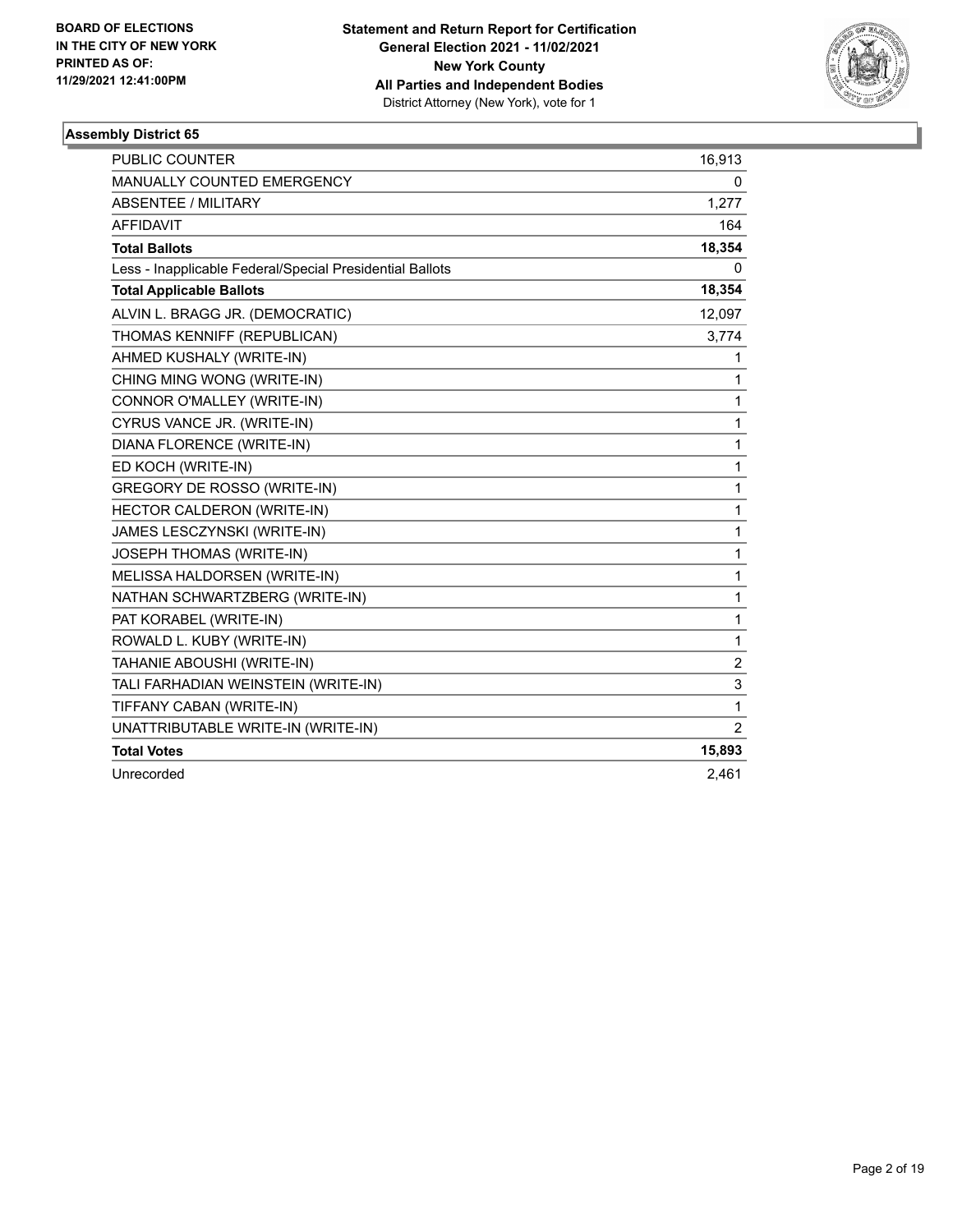

| <b>PUBLIC COUNTER</b>                                    | 20,372       |
|----------------------------------------------------------|--------------|
| <b>MANUALLY COUNTED EMERGENCY</b>                        | 0            |
| ABSENTEE / MILITARY                                      | 2,576        |
| <b>AFFIDAVIT</b>                                         | 186          |
| <b>Total Ballots</b>                                     | 23,134       |
| Less - Inapplicable Federal/Special Presidential Ballots | 0            |
| <b>Total Applicable Ballots</b>                          | 23,134       |
| ALVIN L. BRAGG JR. (DEMOCRATIC)                          | 18,540       |
| THOMAS KENNIFF (REPUBLICAN)                              | 3,134        |
| ARTHUR SCHWARTZ (WRITE-IN)                               | 1            |
| BERNIE SANDERS (WRITE-IN)                                | 1            |
| BRAD HOYLMAN (WRITE-IN)                                  | 1            |
| DAVID SCHNEIDERMAN (WRITE-IN)                            | 1            |
| DEREK ANDREW CHIN (WRITE-IN)                             | 1            |
| DEVIN BALKIND (WRITE-IN)                                 | 1            |
| ELIZABETH CROTTY (WRITE-IN)                              | 3            |
| FARHADIAN WEINSTEIN (WRITE-IN)                           | $\mathbf{1}$ |
| FRAN LEIBOWITZ (WRITE-IN)                                | 1            |
| <b>GEORGE SHULMAN (WRITE-IN)</b>                         | 1            |
| JULIUS MARX (WRITE-IN)                                   | 1            |
| LUCY LANG (WRITE-IN)                                     | $\mathbf{1}$ |
| <b>MARTIN KIRCHOFF (WRITE-IN)</b>                        | $\mathbf{1}$ |
| MAYA WILEY (WRITE-IN)                                    | 1            |
| MOLLY ARMSTRONG (WRITE-IN)                               | 1            |
| NINA JODY (WRITE-IN)                                     | $\mathbf{1}$ |
| ROBERT REDFORD (WRITE-IN)                                | $\mathbf{1}$ |
| SCOTT L. CUMMINGS (WRITE-IN)                             | $\mathbf{1}$ |
| TAHANIE ABOUSHI (WRITE-IN)                               | 4            |
| TALI FARHADIAN WEINSTEIN (WRITE-IN)                      | 5            |
| UNATTRIBUTABLE WRITE-IN (WRITE-IN)                       | 9            |
| UNCOUNTED WRITE-IN PER STATUTE (WRITE-IN)                | 1            |
| VIRGINIA SOBOL (WRITE-IN)                                | 1            |
| <b>Total Votes</b>                                       | 21,714       |
| Unrecorded                                               | 1,420        |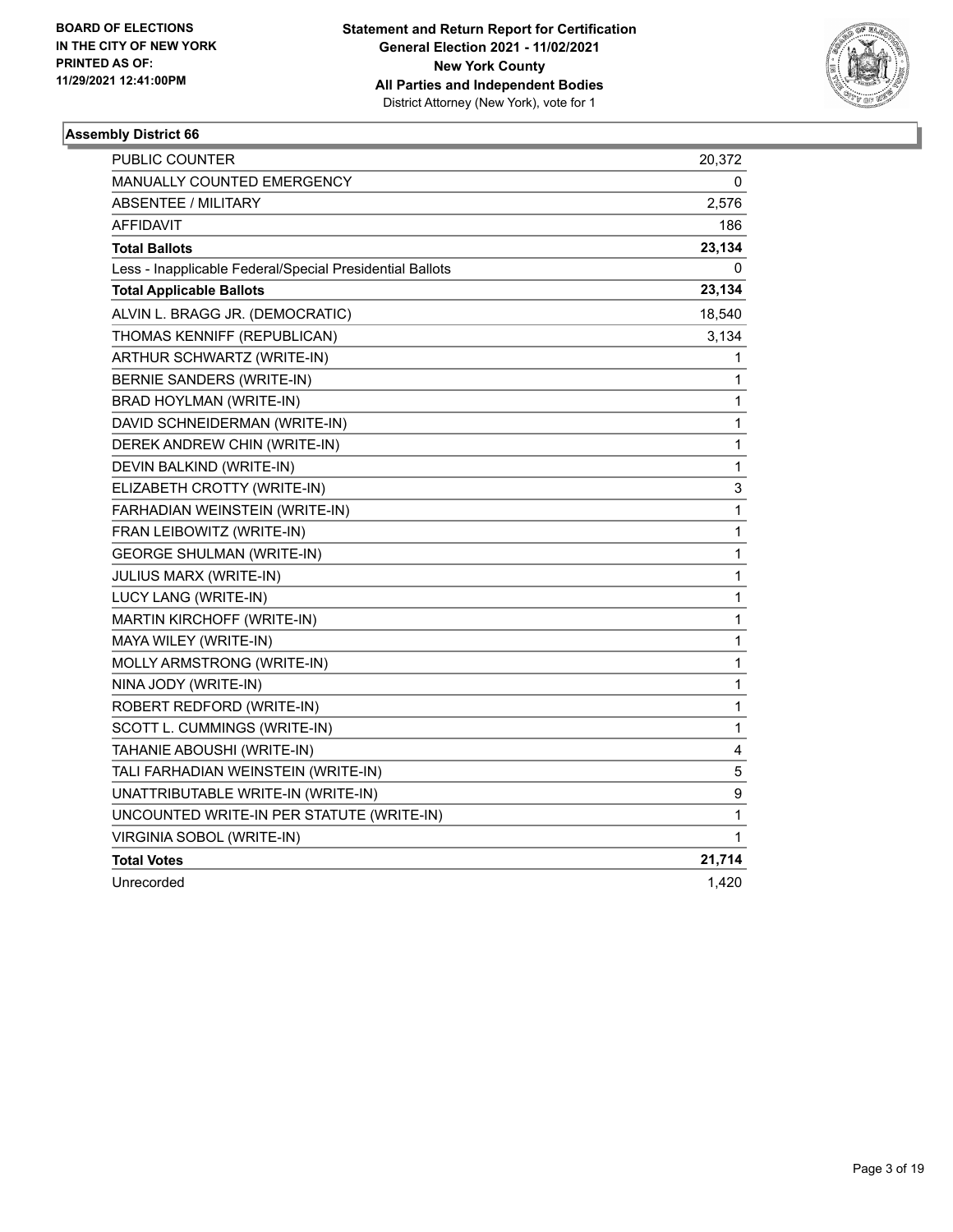

| <b>PUBLIC COUNTER</b>                                    | 27,306                  |
|----------------------------------------------------------|-------------------------|
| MANUALLY COUNTED EMERGENCY                               | 0                       |
| <b>ABSENTEE / MILITARY</b>                               | 3,803                   |
| AFFIDAVIT                                                | 260                     |
| <b>Total Ballots</b>                                     | 31,369                  |
| Less - Inapplicable Federal/Special Presidential Ballots | 0                       |
| <b>Total Applicable Ballots</b>                          | 31,369                  |
| ALVIN L. BRAGG JR. (DEMOCRATIC)                          | 24,728                  |
| THOMAS KENNIFF (REPUBLICAN)                              | 4,931                   |
| ANDREW TILEN (WRITE-IN)                                  | 1                       |
| BILL MURAWSKI (WRITE-IN)                                 | 1                       |
| DAN QUART (WRITE-IN)                                     | 1                       |
| DAVID MATHISO (WRITE-IN)                                 | 1                       |
| DAVID SEATON (WRITE-IN)                                  | 1                       |
| DENIS GVERIN (WRITE-IN)                                  | 1                       |
| DR. ABDUL EL-SAYED (WRITE-IN)                            | 1                       |
| ELIZA ORLINS (WRITE-IN)                                  | 1                       |
| HOLLIE ELKINS (WRITE-IN)                                 | 1                       |
| JANOS MARTIN (WRITE-IN)                                  | 1                       |
| JUDITH BROWN (WRITE-IN)                                  | 1                       |
| KATHRYN GARCIA (WRITE-IN)                                | 1                       |
| LAVERNE DECKER (WRITE-IN)                                | 1                       |
| LISA IMMITT (WRITE-IN)                                   | 1                       |
| LIZ CROTTY (WRITE-IN)                                    | 2                       |
| LUARY LANG (WRITE-IN)                                    | 1                       |
| LUCY LANG (WRITE-IN)                                     | $\overline{\mathbf{c}}$ |
| MACK SCHLEFER (WRITE-IN)                                 | 1                       |
| MICHAEL LEWYN (WRITE-IN)                                 | 1                       |
| OZER TEITELBAWN (WRITE-IN)                               | 1                       |
| PAULETTE M. PETION (WRITE-IN)                            | 1                       |
| PERRY MASON (WRITE-IN)                                   | 1                       |
| RONALD A. CURRIE (WRITE-IN)                              | 1                       |
| SCOTT STRINGER (WRITE-IN)                                | 1                       |
| SHARON SASSON (WRITE-IN)                                 | 1                       |
| TALI FARHADIAN WEINSTEIN (WRITE-IN)                      | 7                       |
| THURMAN THOMAS (WRITE-IN)                                | 1                       |
| UNATTRIBUTABLE WRITE-IN (WRITE-IN)                       | 11                      |
| ZEEV KIRSH (WRITE-IN)                                    | 1                       |
| <b>Total Votes</b>                                       | 29,706                  |
| Unrecorded                                               | 1,663                   |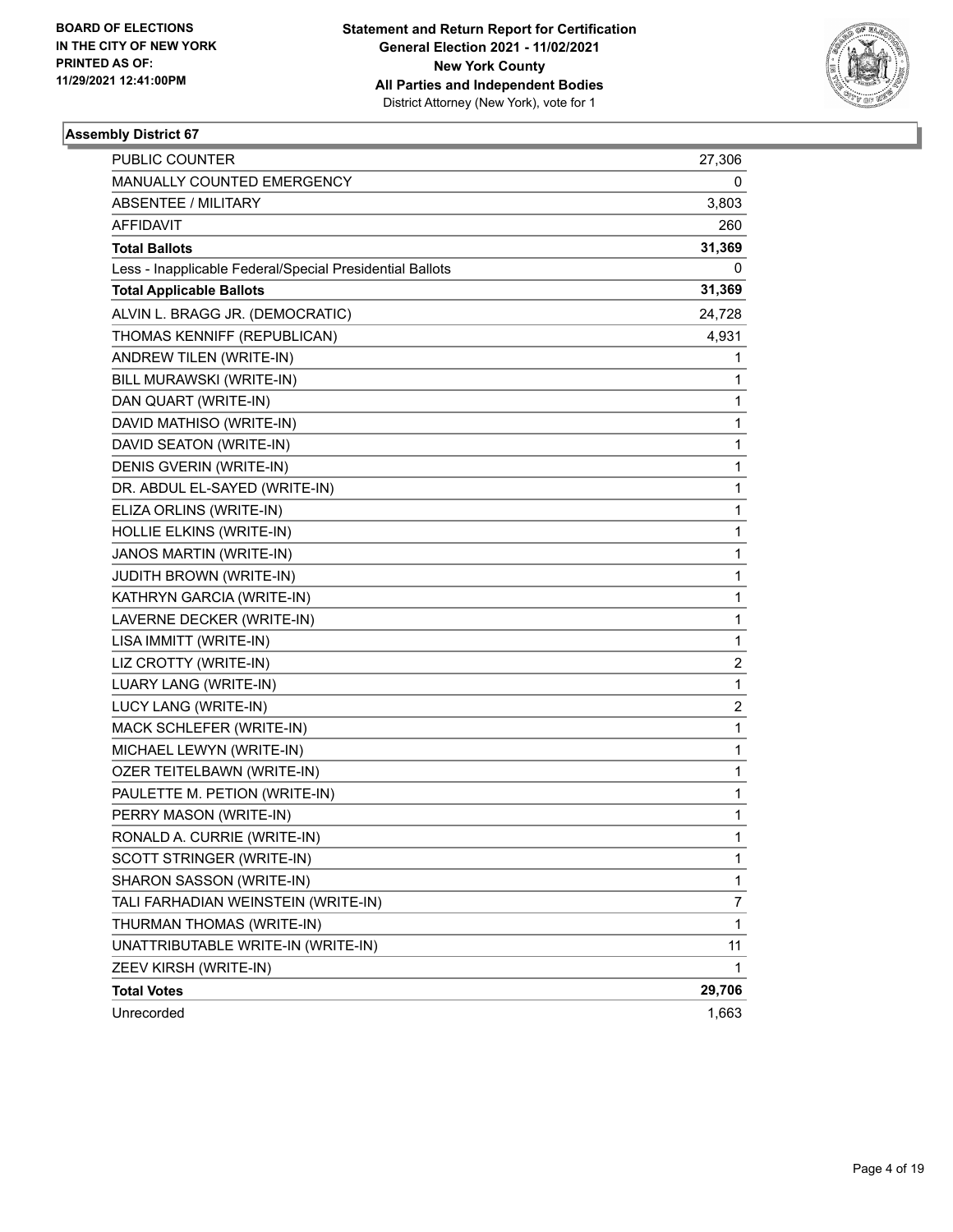

| PUBLIC COUNTER                                           | 15,411                  |
|----------------------------------------------------------|-------------------------|
| MANUALLY COUNTED EMERGENCY                               | 0                       |
| ABSENTEE / MILITARY                                      | 1,552                   |
| <b>AFFIDAVIT</b>                                         | 91                      |
| <b>Total Ballots</b>                                     | 17,054                  |
| Less - Inapplicable Federal/Special Presidential Ballots | 0                       |
| <b>Total Applicable Ballots</b>                          | 17,054                  |
| ALVIN L. BRAGG JR. (DEMOCRATIC)                          | 12,800                  |
| THOMAS KENNIFF (REPUBLICAN)                              | 1,827                   |
| <b>ASSATA SHAKUR (WRITE-IN)</b>                          | 1                       |
| CHRISTIAN COMMELIN (WRITE-IN)                            | 1                       |
| CLAUDIA PEREZ (WRITE-IN)                                 | $\mathbf{1}$            |
| DAN M. RATLEN (WRITE-IN)                                 | $\mathbf{1}$            |
| ELIZA OLINS (WRITE-IN)                                   | $\mathbf{1}$            |
| ELIZA ORLINS (WRITE-IN)                                  | $\mathbf{1}$            |
| ELIZABETH CROTTY (WRITE-IN)                              | $\overline{\mathbf{c}}$ |
| FRED DURST (WRITE-IN)                                    | 1                       |
| IAN JOHNSTONE (WRITE-IN)                                 | 1                       |
| JESSICA HORAN-BLACK (WRITE-IN)                           | $\mathbf{1}$            |
| KIMBERLY GRINBERG (WRITE-IN)                             | $\mathbf{1}$            |
| LUCY LANG (WRITE-IN)                                     | $\mathbf{1}$            |
| MICHAEL A. WEINSTEIN (WRITE-IN)                          | $\mathbf{1}$            |
| MONA REED (WRITE-IN)                                     | $\mathbf{1}$            |
| ROBERT M. MORGENTHAU (WRITE-IN)                          | $\mathbf{1}$            |
| UNATTRIBUTABLE WRITE-IN (WRITE-IN)                       | $\overline{7}$          |
| <b>Total Votes</b>                                       | 14,650                  |
| Unrecorded                                               | 2,404                   |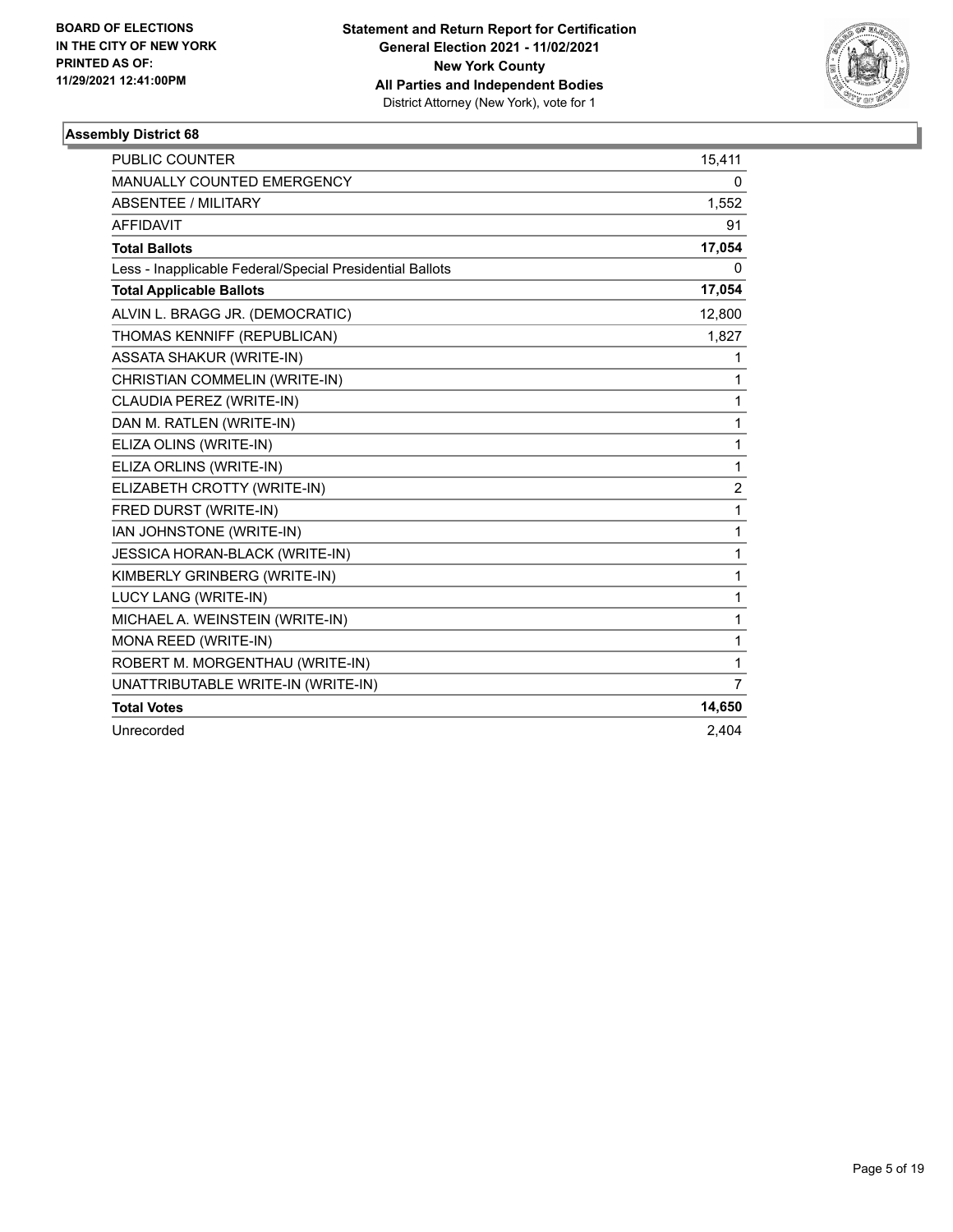

| <b>PUBLIC COUNTER</b>                                    | 25,146                  |
|----------------------------------------------------------|-------------------------|
| <b>MANUALLY COUNTED EMERGENCY</b>                        | 3                       |
| ABSENTEE / MILITARY                                      | 4,464                   |
| AFFIDAVIT                                                | 191                     |
| <b>Total Ballots</b>                                     | 29,804                  |
| Less - Inapplicable Federal/Special Presidential Ballots | 0                       |
| <b>Total Applicable Ballots</b>                          | 29,804                  |
| ALVIN L. BRAGG JR. (DEMOCRATIC)                          | 24,171                  |
| THOMAS KENNIFF (REPUBLICAN)                              | 2,706                   |
| ALAN FLACKS (WRITE-IN)                                   | 1                       |
| ALLA GARCIA HINALDO (WRITE-IN)                           | 1                       |
| ALTON H. MADDOX JR. (WRITE-IN)                           | 1                       |
| AZUSE SERT (WRITE-IN)                                    | $\mathbf{1}$            |
| BERNIE SANDERS (WRITE-IN)                                | $\mathbf{1}$            |
| CAROLINE HARTING (WRITE-IN)                              | $\mathbf{1}$            |
| CASSIDY SEGHALL (WRITE-IN)                               | 1                       |
| CATHERINE ROJAS (WRITE-IN)                               | 1                       |
| DEIRDRA PURNELL (WRITE-IN)                               | 1                       |
| DEMETRIOS STRATIS (WRITE-IN)                             | $\mathbf{1}$            |
| DIANA FLORENCE (WRITE-IN)                                | 1                       |
| ELIZA ORLINS (WRITE-IN)                                  | 1                       |
| JANE ZHANG (WRITE-IN)                                    | 1                       |
| JOHNNY COCHRAN (WRITE-IN)                                | $\mathbf{1}$            |
| JONATHAN GOLDIN (WRITE-IN)                               | 2                       |
| LIZ CROTTY (WRITE-IN)                                    | 1                       |
| SALLY QUAN (WRITE-IN)                                    | $\mathbf{1}$            |
| TAHANIE ABOUSHI (WRITE-IN)                               | $\overline{\mathbf{c}}$ |
| TALI FARHADIAN WEINSTEIN (WRITE-IN)                      | $\overline{c}$          |
| TARA FAHARDI WEINSTEIN (WRITE-IN)                        | 1                       |
| UNATTRIBUTABLE WRITE-IN (WRITE-IN)                       | 3                       |
| UNCOUNTED WRITE-IN PER STATUTE (WRITE-IN)                | $\mathbf{1}$            |
| VANESSA MEIS (WRITE-IN)                                  | 1                       |
| <b>Total Votes</b>                                       | 26,905                  |
| Unrecorded                                               | 2,899                   |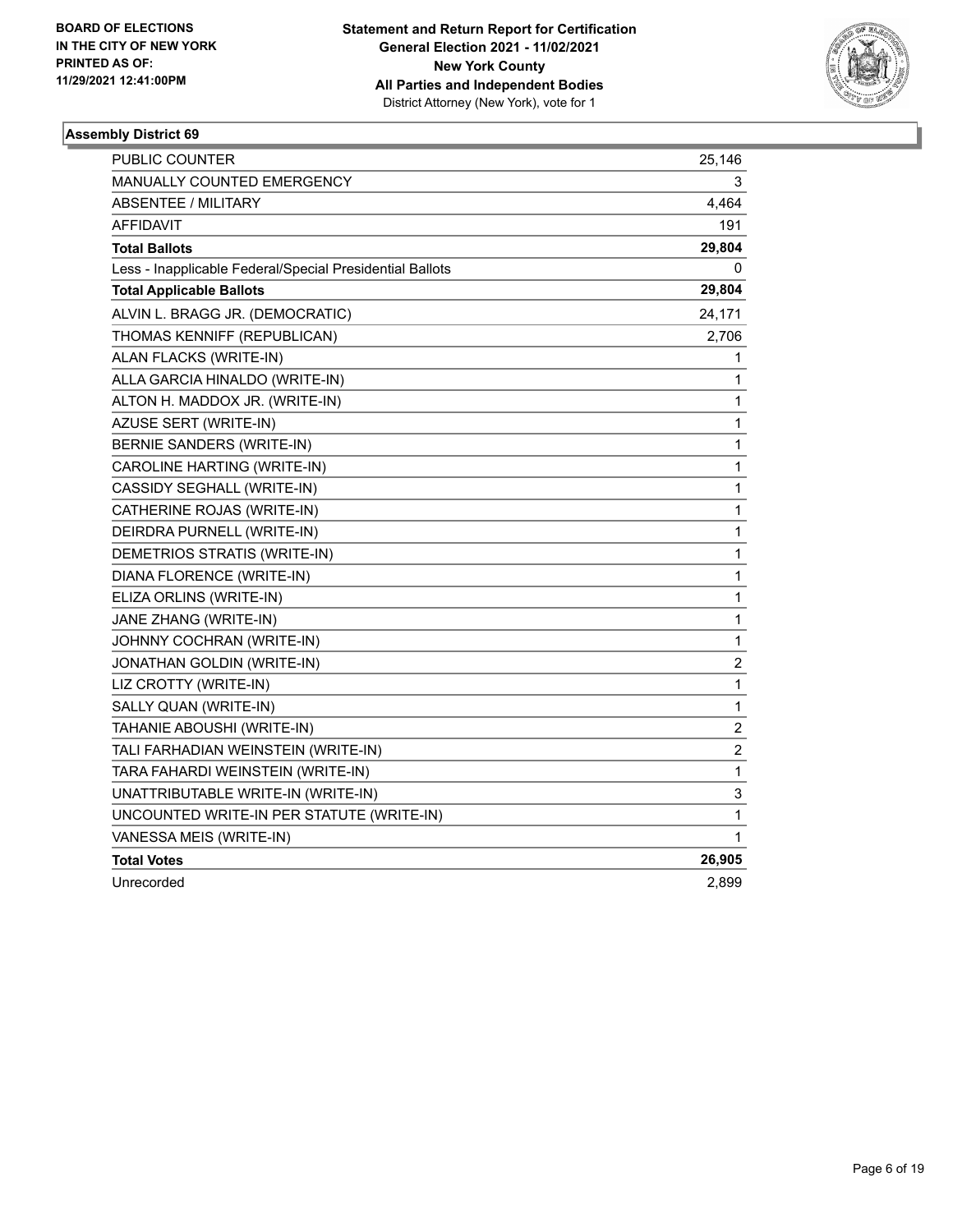

| <b>PUBLIC COUNTER</b>                                    | 20,595       |
|----------------------------------------------------------|--------------|
| MANUALLY COUNTED EMERGENCY                               | 0            |
| <b>ABSENTEE / MILITARY</b>                               | 2,048        |
| <b>AFFIDAVIT</b>                                         | 159          |
| <b>Total Ballots</b>                                     | 22,802       |
| Less - Inapplicable Federal/Special Presidential Ballots | 0            |
| <b>Total Applicable Ballots</b>                          | 22,802       |
| ALVIN L. BRAGG JR. (DEMOCRATIC)                          | 19,029       |
| THOMAS KENNIFF (REPUBLICAN)                              | 1,125        |
| <b>ASSATA SHAKUR (WRITE-IN)</b>                          | 1            |
| CHRISTOPHER MARTE (WRITE-IN)                             | 1            |
| CLARENCE PARKER (WRITE-IN)                               | 1            |
| CLYDE WILLIAMS (WRITE-IN)                                | 1            |
| DEMETRIUS NAPOLITANO (WRITE-IN)                          | 1            |
| DYLAN F ADAMS (WRITE-IN)                                 | 1            |
| EMILY MILES (WRITE-IN)                                   | 1            |
| <b>GARY HILL (WRITE-IN)</b>                              | $\mathbf{1}$ |
| <b>GEORGE JACKSON (WRITE-IN)</b>                         | 1            |
| JUDITH ALMAN (WRITE-IN)                                  | 1            |
| LAWRENCE SIMMERS (WRITE-IN)                              | 1            |
| LUCY LANG (WRITE-IN)                                     | 1            |
| MAUD MARON (WRITE-IN)                                    | 1            |
| MICHAEL CHAIT (WRITE-IN)                                 | 1            |
| PAUL CAVINGTON (WRITE-IN)                                | 1            |
| RON PAUL (WRITE-IN)                                      | 1            |
| RUBEN BLADES (WRITE-IN)                                  | 1            |
| TAHANIE ABOUSHI (WRITE-IN)                               | 1            |
| UNATTRIBUTABLE WRITE-IN (WRITE-IN)                       | 8            |
| UNCOUNTED WRITE-IN PER STATUTE (WRITE-IN)                | 1            |
| <b>Total Votes</b>                                       | 20,181       |
| Unrecorded                                               | 2,621        |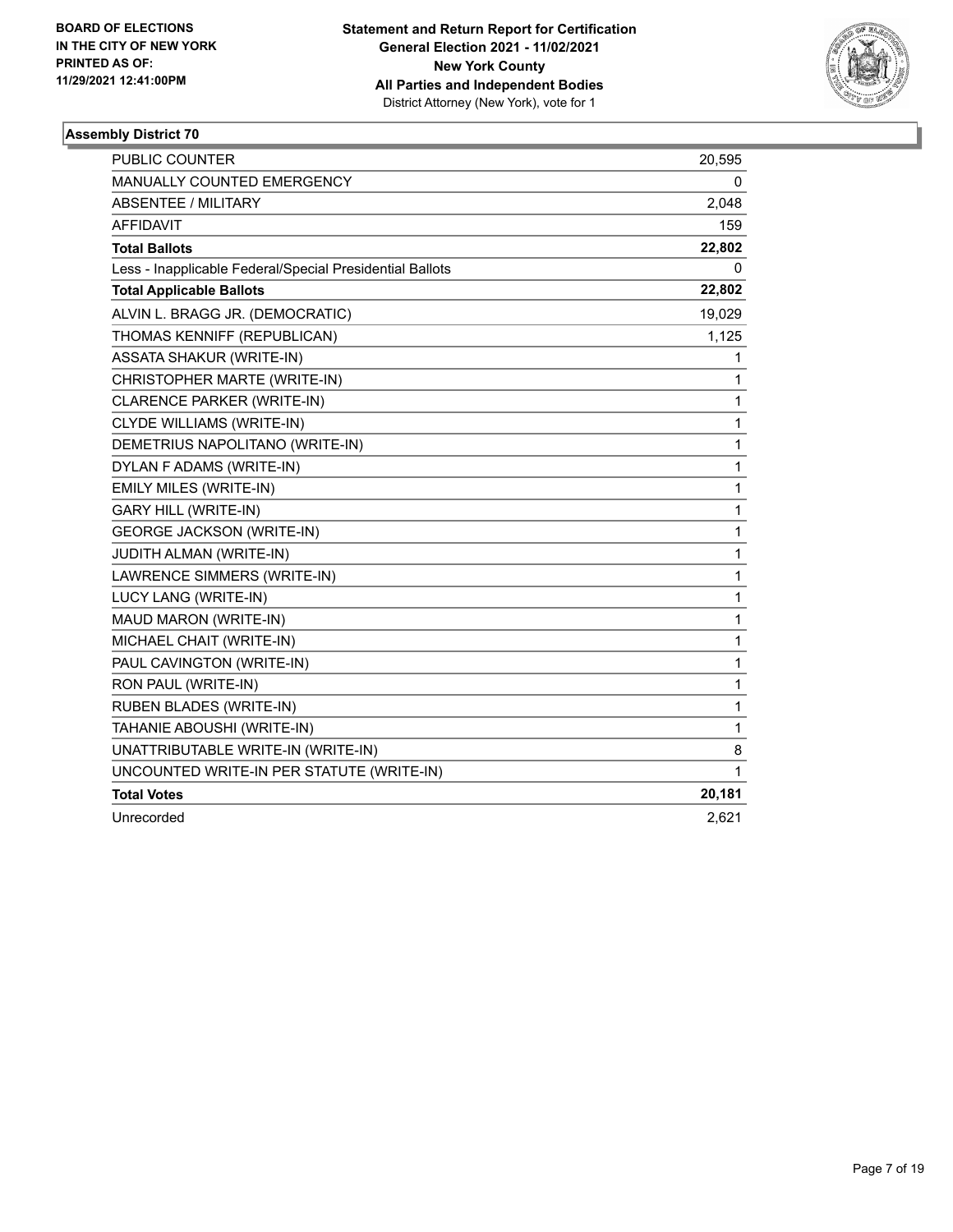

| PUBLIC COUNTER                                           | 19,563         |
|----------------------------------------------------------|----------------|
| <b>MANUALLY COUNTED EMERGENCY</b>                        | 0              |
| ABSENTEE / MILITARY                                      | 1,556          |
| <b>AFFIDAVIT</b>                                         | 118            |
| <b>Total Ballots</b>                                     | 21,237         |
| Less - Inapplicable Federal/Special Presidential Ballots | 0              |
| <b>Total Applicable Ballots</b>                          | 21,237         |
| ALVIN L. BRAGG JR. (DEMOCRATIC)                          | 17,145         |
| THOMAS KENNIFF (REPUBLICAN)                              | 1,552          |
| ALEXANDER SCHLOW (WRITE-IN)                              | 1              |
| ALEXANDRIA OCASIO-CORTEZ (WRITE-IN)                      | 1              |
| ASSATA SHAKUR (WRITE-IN)                                 | $\mathbf{1}$   |
| CARLOS M. SATIAGO JR. (WRITE-IN)                         | 1              |
| COREY SHOOCK (WRITE-IN)                                  | 1              |
| DIANA FLORENCE (WRITE-IN)                                | $\mathbf{1}$   |
| EBONI K. WILLIAMS (WRITE-IN)                             | $\mathbf{1}$   |
| ELIZA ORLINS (WRITE-IN)                                  | $\overline{c}$ |
| EUNICE VILLAMTOY (WRITE-IN)                              | 1              |
| IGORE J. WILLIAMS (WRITE-IN)                             | 1              |
| LIAM GARCIA (WRITE-IN)                                   | $\mathbf{1}$   |
| MICHAELA S. PHIPPS (WRITE-IN)                            | $\mathbf{1}$   |
| MICHELLE NOONAN (WRITE-IN)                               | $\mathbf{1}$   |
| NANETTE H. SHOOR (WRITE-IN)                              | 1              |
| <b>OWEN WILSON (WRITE-IN)</b>                            | $\mathbf{1}$   |
| PECTUS KIM (WRITE-IN)                                    | $\mathbf{1}$   |
| PHILIP SIMPSON (WRITE-IN)                                | $\mathbf{1}$   |
| RON DIORIO (WRITE-IN)                                    | $\mathbf{1}$   |
| STAVROS HALIKIAS (WRITE-IN)                              | 1              |
| TAHANIE ABOUSHI (WRITE-IN)                               | 3              |
| TIFFANY CABAN (WRITE-IN)                                 | 1              |
| UNATTRIBUTABLE WRITE-IN (WRITE-IN)                       | 12             |
| UNCOUNTED WRITE-IN PER STATUTE (WRITE-IN)                | 1              |
| <b>Total Votes</b>                                       | 18,734         |
| Unrecorded                                               | 2,503          |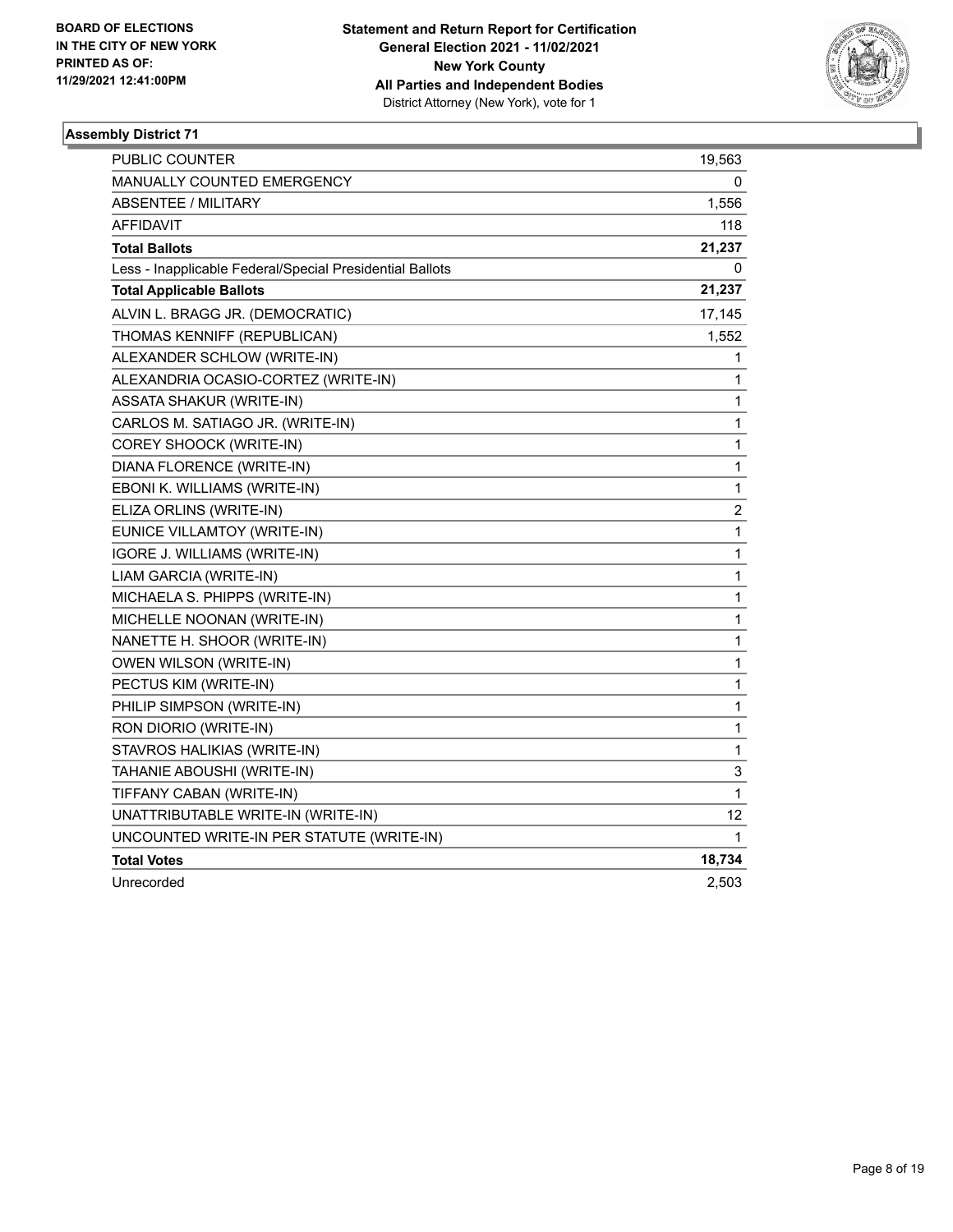

| PUBLIC COUNTER                                           | 14,315         |
|----------------------------------------------------------|----------------|
| <b>MANUALLY COUNTED EMERGENCY</b>                        | 0              |
| ABSENTEE / MILITARY                                      | 864            |
| <b>AFFIDAVIT</b>                                         | 92             |
| <b>Total Ballots</b>                                     | 15,271         |
| Less - Inapplicable Federal/Special Presidential Ballots | 0              |
| <b>Total Applicable Ballots</b>                          | 15,271         |
| ALVIN L. BRAGG JR. (DEMOCRATIC)                          | 10,727         |
| THOMAS KENNIFF (REPUBLICAN)                              | 1,816          |
| ADAM HAMILTON (WRITE-IN)                                 | 1              |
| ALICIA BONSWAGGLE (WRITE-IN)                             | 1              |
| ANTONIO E. LOPEZ (WRITE-IN)                              | 1              |
| ATTILIO DAROS (WRITE-IN)                                 | $\mathbf{1}$   |
| BUCHANAN J. VINES (WRITE-IN)                             | 1              |
| CHRIS FOSTER (WRITE-IN)                                  | 1              |
| CHRISTOPHER STRUNK (WRITE-IN)                            | 1              |
| CIATTA Z. BAYSAH (WRITE-IN)                              | 1              |
| CURTIS A. SLIWA (WRITE-IN)                               | 1              |
| DALE EARNHARDT JR. (WRITE-IN)                            | 1              |
| DAN NOIAND (WRITE-IN)                                    | 1              |
| DANIEL LIPSMAN (WRITE-IN)                                | 1              |
| ED GOLDMAN (WRITE-IN)                                    | 1              |
| ELIZA ORLINS (WRITE-IN)                                  | 1              |
| ERNESTO JIMENEZ (WRITE-IN)                               | 1              |
| EVAN GEOFFREY (WRITE-IN)                                 | 1              |
| JARIEL ESTRELLA (WRITE-IN)                               | $\mathbf{1}$   |
| JUDITH SHEINDLIN (WRITE-IN)                              | $\mathbf{1}$   |
| LIZ CROTTY (WRITE-IN)                                    | 1              |
| PALOMA LARA (WRITE-IN)                                   | $\mathbf{1}$   |
| TAHANI ABOUSHI (WRITE-IN)                                | 1              |
| TAHANIE ABOUSHI (WRITE-IN)                               | 4              |
| UNATTRIBUTABLE WRITE-IN (WRITE-IN)                       | $\overline{7}$ |
| <b>WALTER HARRIS (WRITE-IN)</b>                          | 1              |
| WENDY MARTE (WRITE-IN)                                   | 1              |
| <b>Total Votes</b>                                       | 12,577         |
| Unrecorded                                               | 2,694          |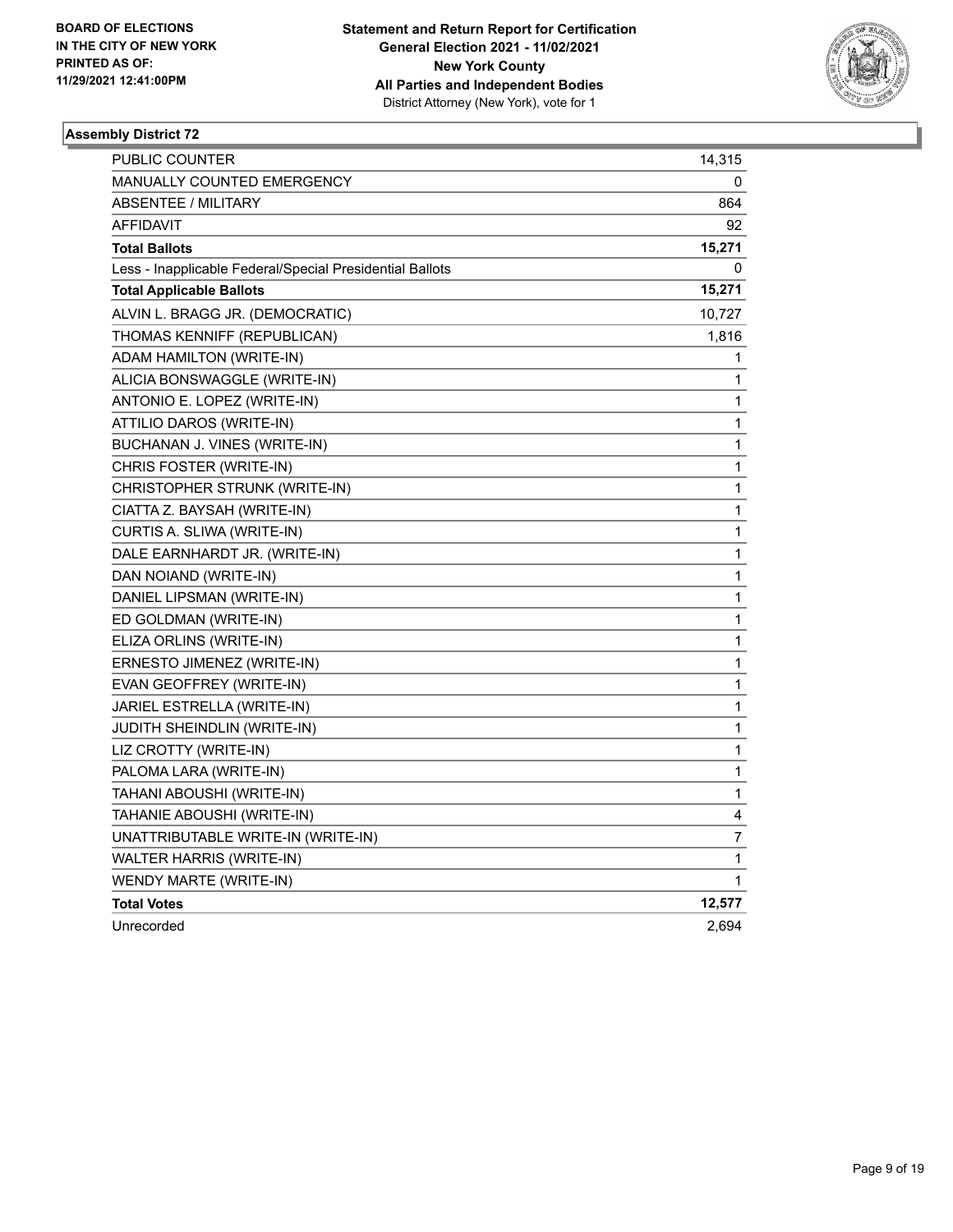

| <b>PUBLIC COUNTER</b>                                    | 22,010       |
|----------------------------------------------------------|--------------|
| <b>MANUALLY COUNTED EMERGENCY</b>                        | 0            |
| <b>ABSENTEE / MILITARY</b>                               | 4,408        |
| <b>AFFIDAVIT</b>                                         | 207          |
| <b>Total Ballots</b>                                     | 26,625       |
| Less - Inapplicable Federal/Special Presidential Ballots | 0            |
| <b>Total Applicable Ballots</b>                          | 26,625       |
| ALVIN L. BRAGG JR. (DEMOCRATIC)                          | 17,909       |
| THOMAS KENNIFF (REPUBLICAN)                              | 6,915        |
| <b>BLAKE HORNICK (WRITE-IN)</b>                          | 1            |
| CHARLES ORSLAND (WRITE-IN)                               | 1            |
| CHRIS GONZALEZ (WRITE-IN)                                | 1            |
| DAN QUART (WRITE-IN)                                     | 1            |
| DANIEL ALONSO (WRITE-IN)                                 | 1            |
| ELIZA ORLINS (WRITE-IN)                                  | 1            |
| ERIC O. COSTELLO (WRITE-IN)                              | 1            |
| JAMIE FORUGZ (WRITE-IN)                                  | 1            |
| NICK MULLEN (WRITE-IN)                                   | 1            |
| PAUL J. FISHMAN (WRITE-IN)                               | 1            |
| PHYLLIS LANDON (WRITE-IN)                                | 1            |
| RALPH E. LERNER (WRITE-IN)                               | 1            |
| ROBERT CANNATA (WRITE-IN)                                | 1            |
| RUDOLPH GIULIANI (WRITE-IN)                              | 1            |
| SPIKE COHEN (WRITE-IN)                                   | 1            |
| TALI FARHADIAN WEINSTEIN (WRITE-IN)                      | 8            |
| TEHKNNY WEINSTEIN (WRITE-IN)                             | $\mathbf{1}$ |
| UNATTRIBUTABLE WRITE-IN (WRITE-IN)                       | 9            |
| <b>Total Votes</b>                                       | 24,857       |
| Unrecorded                                               | 1,768        |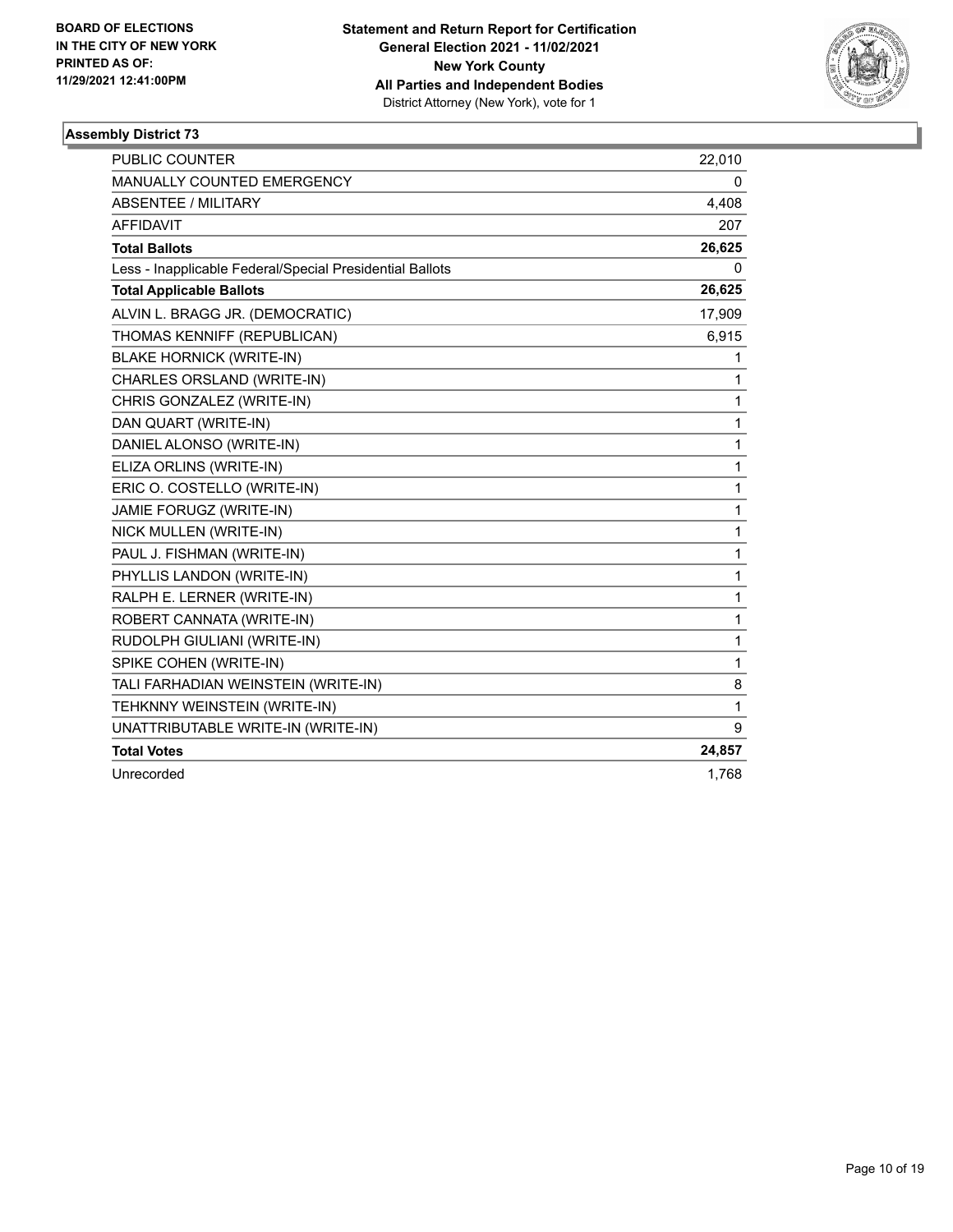

| <b>PUBLIC COUNTER</b>                                    | 19,960                  |
|----------------------------------------------------------|-------------------------|
| <b>MANUALLY COUNTED EMERGENCY</b>                        | 9                       |
| <b>ABSENTEE / MILITARY</b>                               | 2,084                   |
| <b>AFFIDAVIT</b>                                         | 183                     |
| <b>Total Ballots</b>                                     | 22,236                  |
| Less - Inapplicable Federal/Special Presidential Ballots | 0                       |
| <b>Total Applicable Ballots</b>                          | 22,236                  |
| ALVIN L. BRAGG JR. (DEMOCRATIC)                          | 16,458                  |
| THOMAS KENNIFF (REPUBLICAN)                              | 3,630                   |
| <b>BARRY ELIAS (WRITE-IN)</b>                            | 1                       |
| CAROLYN CONABOY (WRITE-IN)                               | 1                       |
| DIANE HERNANDEZ (WRITE-IN)                               | 1                       |
| ELIZABETH CROHY (WRITE-IN)                               | 1                       |
| EMILE TORSIELLO (WRITE-IN)                               | 1                       |
| HENRY A. MATOS (WRITE-IN)                                | 1                       |
| HUGO OTERO (WRITE-IN)                                    | $\mathbf{1}$            |
| JANE FAN (WRITE-IN)                                      | $\mathbf{1}$            |
| JENNIFER BRUNO (WRITE-IN)                                | 1                       |
| JOSH THOMPSON (WRITE-IN)                                 | 1                       |
| KANYE WEST (WRITE-IN)                                    | 1                       |
| LUCY LANG (WRITE-IN)                                     | $\mathbf{1}$            |
| MARC FLIEDNER (WRITE-IN)                                 | 1                       |
| MARK LEVINE (WRITE-IN)                                   | 1                       |
| MAYA WILEY (WRITE-IN)                                    | $\mathbf{1}$            |
| PAUL WESTBERG (WRITE-IN)                                 | 1                       |
| PREET BHARARA (WRITE-IN)                                 | $\overline{\mathbf{c}}$ |
| ROWAN ALEXANDER BARRETT JR. (WRITE-IN)                   | $\mathbf{1}$            |
| STEVEN KAPLAN (WRITE-IN)                                 | 1                       |
| TALI FARHADIAN WEINSTEIN (WRITE-IN)                      | 1                       |
| THOMAS REILLY (WRITE-IN)                                 | 1                       |
| UNATTRIBUTABLE WRITE-IN (WRITE-IN)                       | 8                       |
| YAHUDAN BEN DAN (WRITE-IN)                               | 1                       |
| <b>Total Votes</b>                                       | 20,119                  |
| Unrecorded                                               | 2,117                   |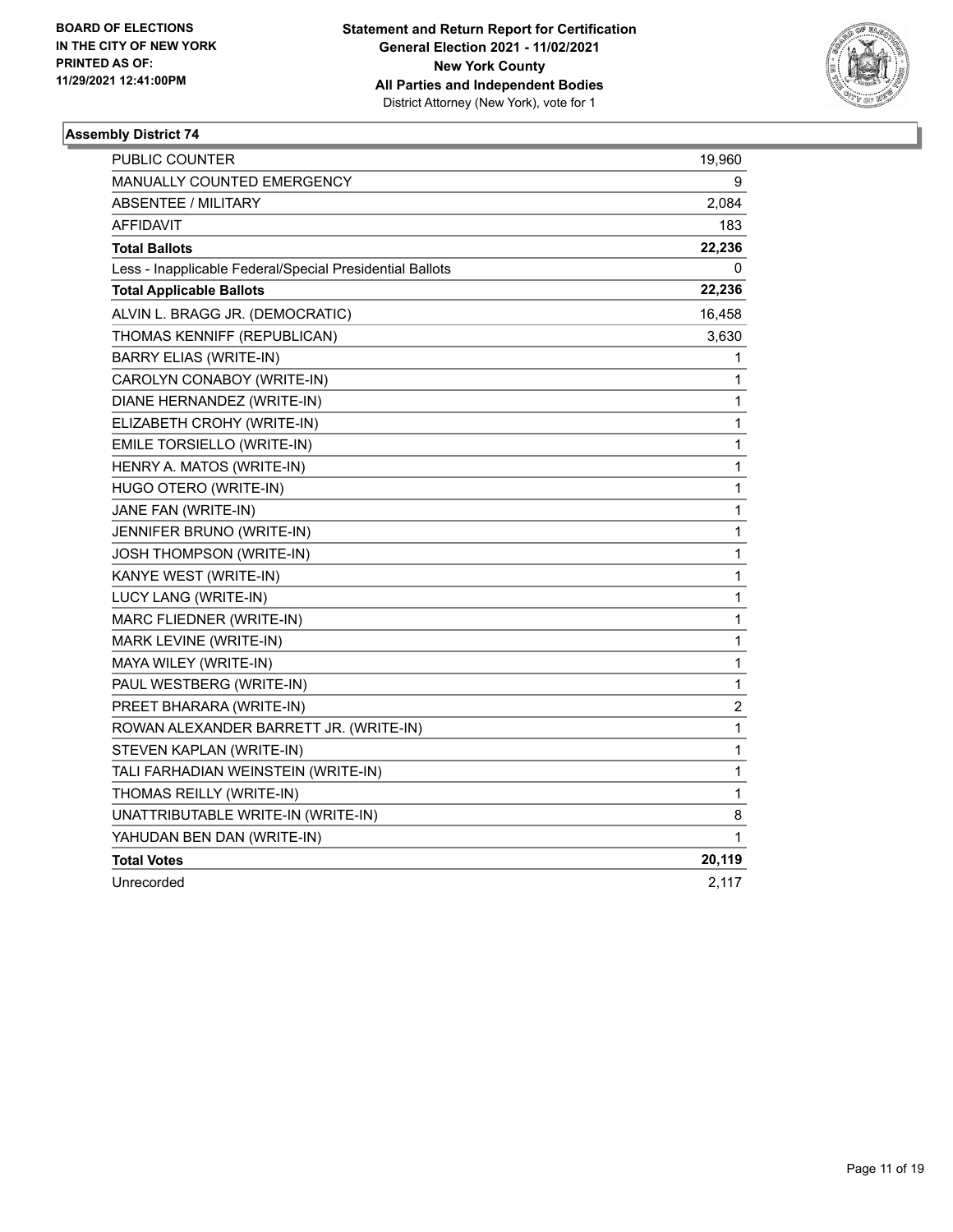

| <b>PUBLIC COUNTER</b>                                    | 21,127                  |
|----------------------------------------------------------|-------------------------|
| <b>MANUALLY COUNTED EMERGENCY</b>                        | 0                       |
| ABSENTEE / MILITARY                                      | 2,818                   |
| <b>AFFIDAVIT</b>                                         | 192                     |
| <b>Total Ballots</b>                                     | 24,137                  |
| Less - Inapplicable Federal/Special Presidential Ballots | 0                       |
| <b>Total Applicable Ballots</b>                          | 24,137                  |
| ALVIN L. BRAGG JR. (DEMOCRATIC)                          | 18,795                  |
| THOMAS KENNIFF (REPUBLICAN)                              | 3,644                   |
| AL SHARPTON (WRITE-IN)                                   | 1                       |
| CATHERINE GARCIA (WRITE-IN)                              | 1                       |
| CHRIS COUMO (WRITE-IN)                                   | 1                       |
| CYRUS VANCE JR. (WRITE-IN)                               | 1                       |
| DIANA FLORENCE (WRITE-IN)                                | $\overline{\mathbf{c}}$ |
| DWAYNE JOHNSON (WRITE-IN)                                | 1                       |
| ELIZA ORLINS (WRITE-IN)                                  | 1                       |
| HAMILTON BURGER (WRITE-IN)                               | 1                       |
| JOSE ANTONIO GONZALEZ JR. (WRITE-IN)                     | 1                       |
| JUSTIN CUNNINGHAM (WRITE-IN)                             | 1                       |
| LIZ CROTTY (WRITE-IN)                                    | 1                       |
| LOUIE LEONARDO (WRITE-IN)                                | 1                       |
| LUCY LANG (WRITE-IN)                                     | $\mathbf{1}$            |
| LUCY MARTINEZ (WRITE-IN)                                 | 1                       |
| MATTHEW P. KNOWLES (WRITE-IN)                            | 1                       |
| MICHAEL SUSSMAN (WRITE-IN)                               | 1                       |
| MINDY G. WOLMAN (WRITE-IN)                               | 1                       |
| NICOLE MALLIOTAKIS (WRITE-IN)                            | 1                       |
| RAYMOND VALERIO (WRITE-IN)                               | 2                       |
| TAHANIE ABOUSHI (WRITE-IN)                               | $\overline{c}$          |
| TALIA WEINSTEIN (WRITE-IN)                               | 1                       |
| ULRIC MCCALLUM (WRITE-IN)                                | 1                       |
| UNATTRIBUTABLE WRITE-IN (WRITE-IN)                       | 11                      |
| WILLIAM MENAKER (WRITE-IN)                               | 1                       |
| <b>Total Votes</b>                                       | 22,476                  |
| Unrecorded                                               | 1,661                   |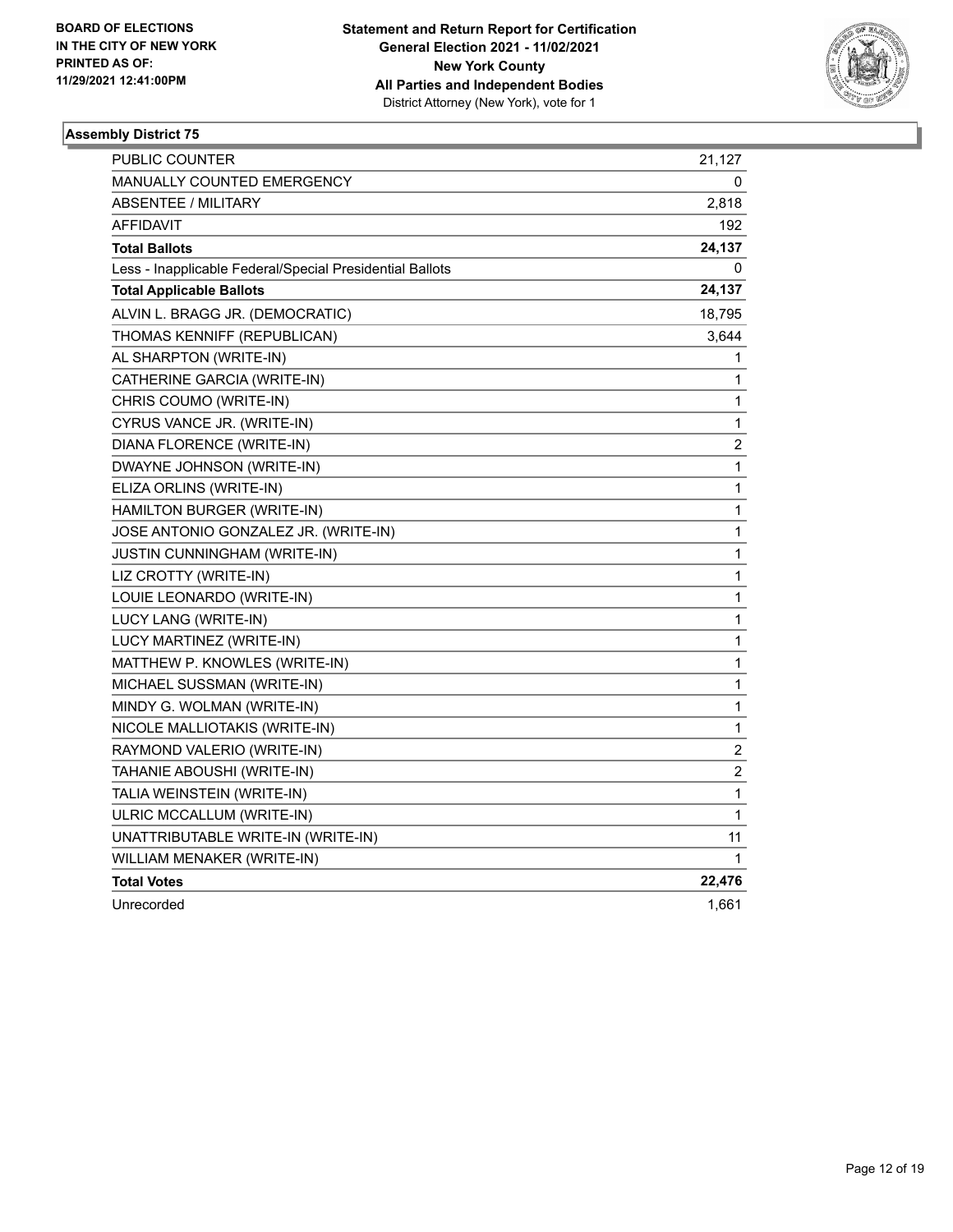

| <b>PUBLIC COUNTER</b>                                    | 23,319       |
|----------------------------------------------------------|--------------|
| MANUALLY COUNTED EMERGENCY                               | 0            |
| <b>ABSENTEE / MILITARY</b>                               | 3,618        |
| AFFIDAVIT                                                | 257          |
| <b>Total Ballots</b>                                     | 27,194       |
| Less - Inapplicable Federal/Special Presidential Ballots | 0            |
| <b>Total Applicable Ballots</b>                          | 27,194       |
| ALVIN L. BRAGG JR. (DEMOCRATIC)                          | 19,287       |
| THOMAS KENNIFF (REPUBLICAN)                              | 6,157        |
| ALINA ATAYAN (WRITE-IN)                                  | 1            |
| ANDREW DONG (WRITE-IN)                                   | 1            |
| ARTHUR SCHWARTZ (WRITE-IN)                               | 1            |
| BILL COYNE (WRITE-IN)                                    | 1            |
| <b>BRAD GREEN (WRITE-IN)</b>                             | 1            |
| DIXON ORMUS (WRITE-IN)                                   | 1            |
| ELIZA ORLINS (WRITE-IN)                                  | 1            |
| JASON STOWE (WRITE-IN)                                   | 1            |
| JAYSON TRAXLER (WRITE-IN)                                | 1            |
| JOSEPH P. PIAZZA (WRITE-IN)                              | 1            |
| KEVIN CHAN (WRITE-IN)                                    | 1            |
| MATT STEIN (WRITE-IN)                                    | 1            |
| MATTHEW G. PICKENE (WRITE-IN)                            | 1            |
| MICHAEL BLOOMBERG (WRITE-IN)                             | 1            |
| MITCHELL ROBINSON (WRITE-IN)                             | 1            |
| NEIL IOUINO (WRITE-IN)                                   | 1            |
| PERRY MASON (WRITE-IN)                                   | 1            |
| ROBERT MORGENTHAU (WRITE-IN)                             | 1            |
| SARA WEISS (WRITE-IN)                                    | 1            |
| STEPHEN BONIBERGER (WRITE-IN)                            | 1            |
| TAHANIE ABOUSHI (WRITE-IN)                               | 3            |
| TALI FARHADIAN WEINSTEIN (WRITE-IN)                      | 4            |
| TALION YOUNG (WRITE-IN)                                  | 1            |
| UNATTRIBUTABLE WRITE-IN (WRITE-IN)                       | 7            |
| <b>VERNON SUPREME (WRITE-IN)</b>                         | $\mathbf{1}$ |
| WARREN BENNIA (WRITE-IN)                                 | 1            |
| ZACHARY KOCHIN (WRITE-IN)                                | 1            |
| <b>Total Votes</b>                                       | 25,482       |
| Unrecorded                                               | 1,712        |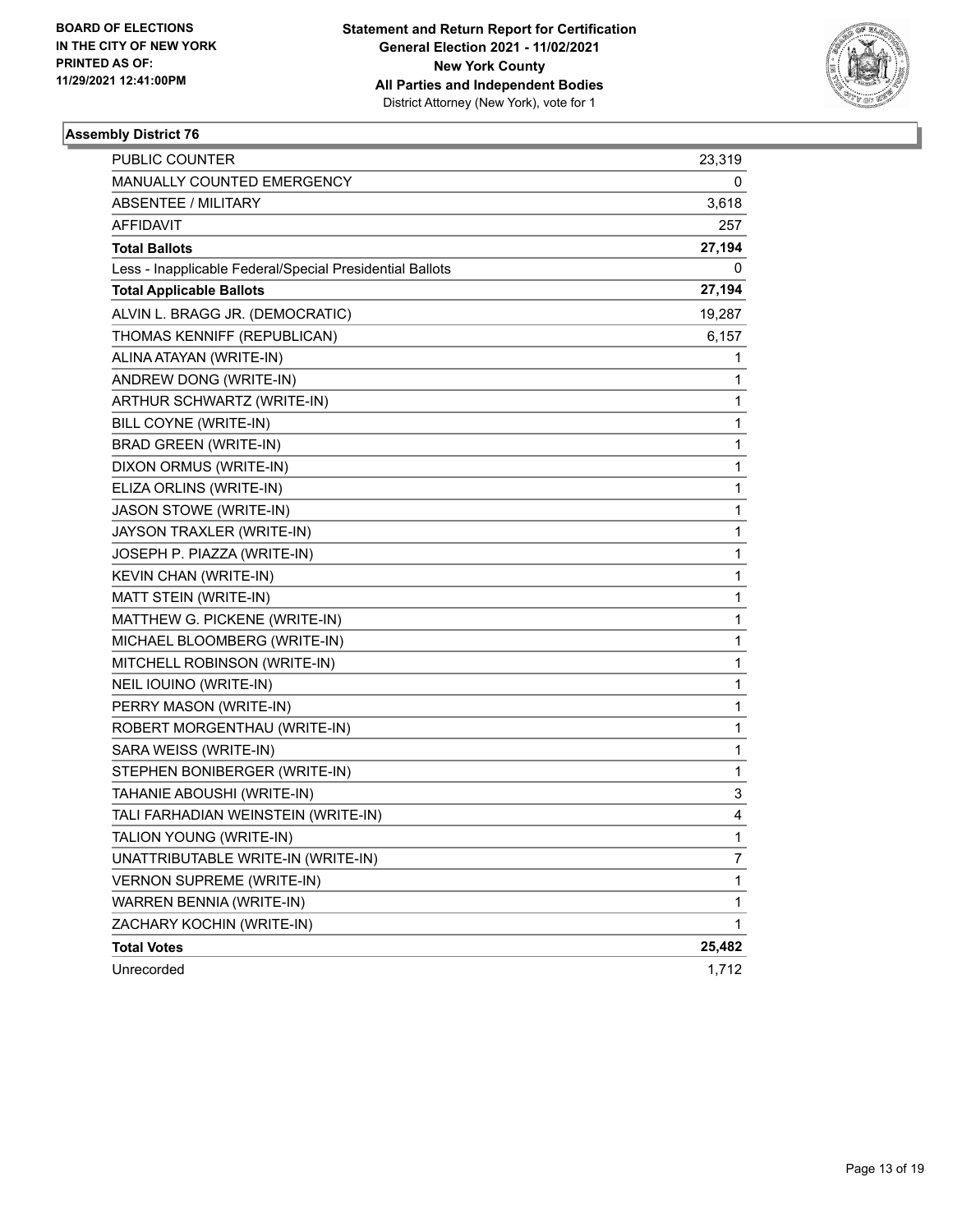

| <b>PUBLIC COUNTER</b>                                    | 246,037                 |
|----------------------------------------------------------|-------------------------|
| MANUALLY COUNTED EMERGENCY                               | 12                      |
| <b>ABSENTEE / MILITARY</b>                               | 31,068                  |
| AFFIDAVIT                                                | 2,100                   |
| <b>Total Ballots</b>                                     | 279,217                 |
| Less - Inapplicable Federal/Special Presidential Ballots | 0                       |
| <b>Total Applicable Ballots</b>                          | 279,217                 |
| ALVIN L. BRAGG JR. (DEMOCRATIC)                          | 211,686                 |
| THOMAS KENNIFF (REPUBLICAN)                              | 41,211                  |
| ADAM HAMILTON (WRITE-IN)                                 | 1                       |
| AHMED KUSHALY (WRITE-IN)                                 | 1                       |
| AL SHARPTON (WRITE-IN)                                   | 1                       |
| ALAN FLACKS (WRITE-IN)                                   | 1                       |
| ALEXANDER SCHLOW (WRITE-IN)                              | 1                       |
| ALEXANDRIA OCASIO-CORTEZ (WRITE-IN)                      | 1                       |
| ALICIA BONSWAGGLE (WRITE-IN)                             | 1                       |
| ALINA ATAYAN (WRITE-IN)                                  | 1                       |
| ALLA GARCIA HINALDO (WRITE-IN)                           | 1                       |
| ALTON H. MADDOX JR. (WRITE-IN)                           | 1                       |
| ANDREW DONG (WRITE-IN)                                   | 1                       |
| ANDREW TILEN (WRITE-IN)                                  | 1                       |
| ANTONIO E. LOPEZ (WRITE-IN)                              | 1                       |
| ARTHUR SCHWARTZ (WRITE-IN)                               | 2                       |
| <b>ASSATA SHAKUR (WRITE-IN)</b>                          | 3                       |
| ATTILIO DAROS (WRITE-IN)                                 | 1                       |
| AZUSE SERT (WRITE-IN)                                    | 1                       |
| <b>BARRY ELIAS (WRITE-IN)</b>                            | 1                       |
| BERNIE SANDERS (WRITE-IN)                                | $\overline{\mathbf{c}}$ |
| BILL COYNE (WRITE-IN)                                    | 1                       |
| BILL MURAWSKI (WRITE-IN)                                 | 1                       |
| <b>BLAKE HORNICK (WRITE-IN)</b>                          | 1                       |
| <b>BRAD GREEN (WRITE-IN)</b>                             | $\mathbf{1}$            |
| BRAD HOYLMAN (WRITE-IN)                                  | 1                       |
| BUCHANAN J. VINES (WRITE-IN)                             | 1                       |
| CARLOS M. SATIAGO JR. (WRITE-IN)                         | 1                       |
| CAROLINE HARTING (WRITE-IN)                              | 1                       |
| CAROLYN CONABOY (WRITE-IN)                               | 1                       |
| CASSIDY SEGHALL (WRITE-IN)                               | 1                       |
| CATHERINE GARCIA (WRITE-IN)                              | 1                       |
| CATHERINE ROJAS (WRITE-IN)                               | 1                       |
| CHARLES ORSLAND (WRITE-IN)                               | 1                       |
| CHING MING WONG (WRITE-IN)                               | 1                       |
| CHRIS COUMO (WRITE-IN)                                   | 1                       |
| CHRIS FOSTER (WRITE-IN)                                  | 1                       |
| CHRIS GONZALEZ (WRITE-IN)                                | 1                       |
| CHRISTIAN COMMELIN (WRITE-IN)                            | 1                       |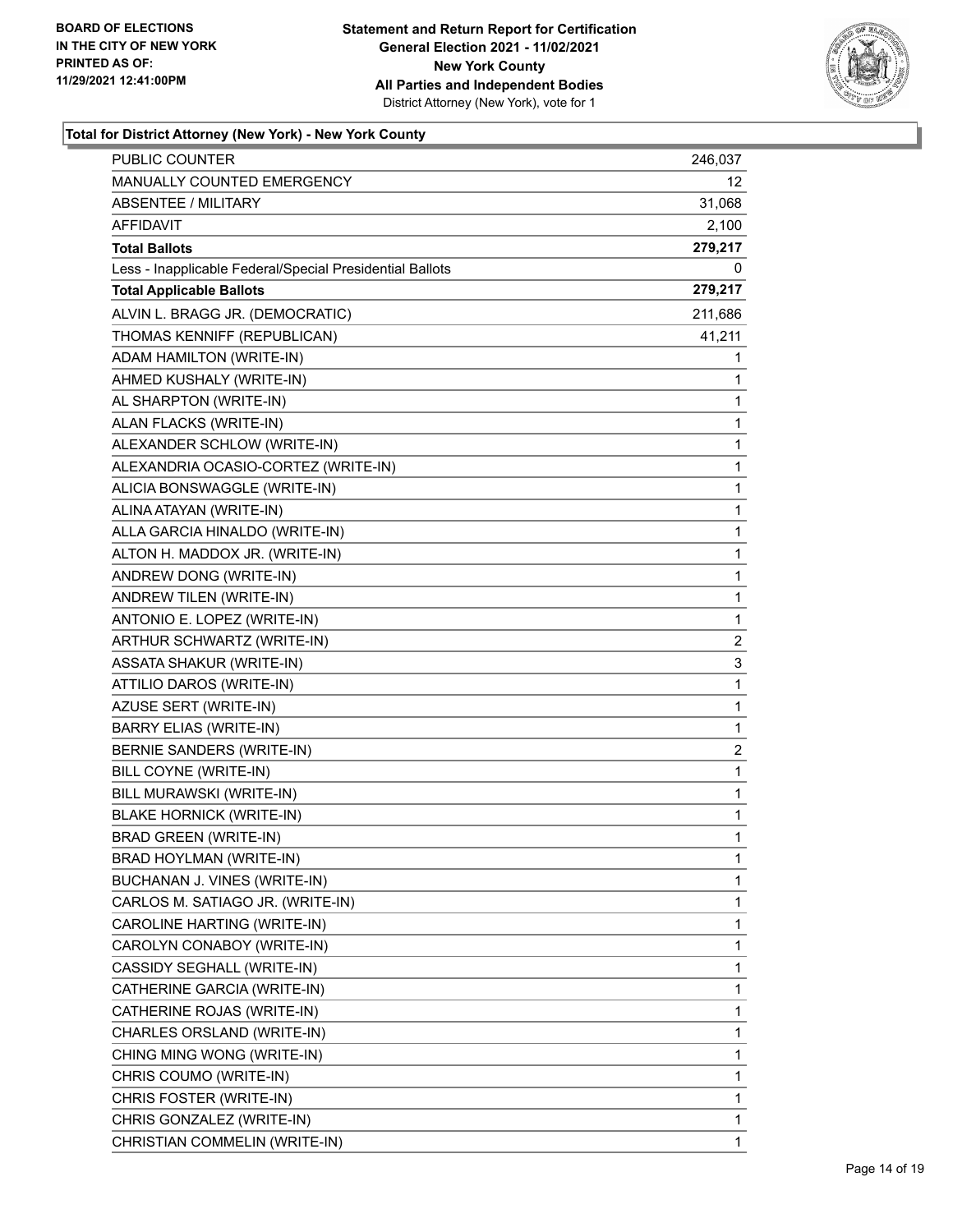

| CHRISTOPHER MARTE (WRITE-IN)    | $\mathbf{1}$   |
|---------------------------------|----------------|
| CHRISTOPHER STRUNK (WRITE-IN)   | 1              |
| CIATTA Z. BAYSAH (WRITE-IN)     | 1              |
| CLARENCE PARKER (WRITE-IN)      | 1              |
| CLAUDIA PEREZ (WRITE-IN)        | 1              |
| CLYDE WILLIAMS (WRITE-IN)       | 1              |
| CONNOR O'MALLEY (WRITE-IN)      | 1              |
| COREY SHOOCK (WRITE-IN)         | 1              |
| CURTIS A. SLIWA (WRITE-IN)      | 1              |
| CYRUS VANCE JR. (WRITE-IN)      | $\overline{2}$ |
| DALE EARNHARDT JR. (WRITE-IN)   | 1              |
| DAN M. RATLEN (WRITE-IN)        | 1              |
| DAN NOIAND (WRITE-IN)           | 1              |
| DAN QUART (WRITE-IN)            | $\overline{2}$ |
| DANIEL ALONSO (WRITE-IN)        | 1              |
| DANIEL LIPSMAN (WRITE-IN)       | 1              |
| DAVID MATHISO (WRITE-IN)        | 1              |
| DAVID SCHNEIDERMAN (WRITE-IN)   | 1              |
| DAVID SEATON (WRITE-IN)         | 1              |
| DEIRDRA PURNELL (WRITE-IN)      | 1              |
| DEMETRIOS STRATIS (WRITE-IN)    | 1              |
| DEMETRIUS NAPOLITANO (WRITE-IN) | 1              |
| DENIS GVERIN (WRITE-IN)         | 1              |
| DEREK ANDREW CHIN (WRITE-IN)    | 1              |
| DEVIN BALKIND (WRITE-IN)        | 1              |
| DIANA FLORENCE (WRITE-IN)       | 5              |
| DIANE HERNANDEZ (WRITE-IN)      | 1              |
| DIXON ORMUS (WRITE-IN)          | 1              |
| DR. ABDUL EL-SAYED (WRITE-IN)   | 1              |
| DWAYNE JOHNSON (WRITE-IN)       | 1              |
| DYLAN F ADAMS (WRITE-IN)        | 1              |
| EBONI K. WILLIAMS (WRITE-IN)    | 1              |
| ED GOLDMAN (WRITE-IN)           | 1              |
| ED KOCH (WRITE-IN)              | 1              |
| ELIZA OLINS (WRITE-IN)          | 1              |
| ELIZA ORLINS (WRITE-IN)         | 9              |
| ELIZABETH CROHY (WRITE-IN)      | 1              |
| ELIZABETH CROTTY (WRITE-IN)     | 5              |
| EMILE TORSIELLO (WRITE-IN)      | 1              |
| EMILY MILES (WRITE-IN)          | 1              |
| ERIC O. COSTELLO (WRITE-IN)     | 1              |
| ERNESTO JIMENEZ (WRITE-IN)      | 1              |
| EUNICE VILLAMTOY (WRITE-IN)     | 1              |
| EVAN GEOFFREY (WRITE-IN)        | 1              |
| FARHADIAN WEINSTEIN (WRITE-IN)  | 1              |
| FRAN LEIBOWITZ (WRITE-IN)       | 1              |
|                                 |                |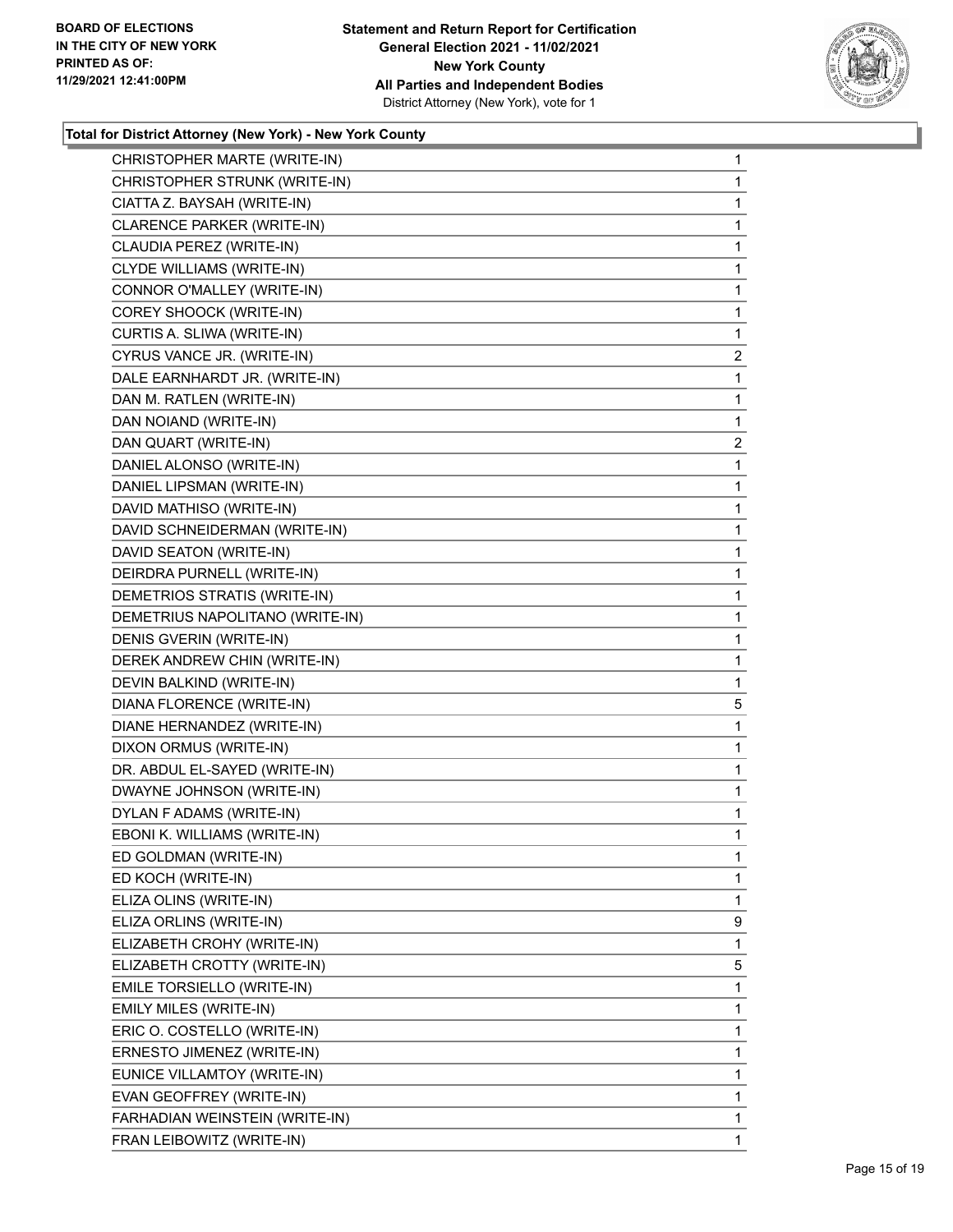

| FRED DURST (WRITE-IN)                | 1              |
|--------------------------------------|----------------|
| <b>GARY HILL (WRITE-IN)</b>          | 1              |
| <b>GEORGE JACKSON (WRITE-IN)</b>     | 1              |
| <b>GEORGE SHULMAN (WRITE-IN)</b>     | 1              |
| GREGORY DE ROSSO (WRITE-IN)          | 1              |
| HAMILTON BURGER (WRITE-IN)           | 1              |
| HECTOR CALDERON (WRITE-IN)           | 1              |
| HENRY A. MATOS (WRITE-IN)            | 1              |
| HOLLIE ELKINS (WRITE-IN)             | 1              |
| HUGO OTERO (WRITE-IN)                | 1              |
| IAN JOHNSTONE (WRITE-IN)             | 1              |
| IGORE J. WILLIAMS (WRITE-IN)         | 1              |
| JAMES LESCZYNSKI (WRITE-IN)          | 1              |
| JAMIE FORUGZ (WRITE-IN)              | 1              |
| JANE FAN (WRITE-IN)                  | 1              |
| JANE ZHANG (WRITE-IN)                | 1              |
| JANOS MARTIN (WRITE-IN)              | 1              |
| JARIEL ESTRELLA (WRITE-IN)           | 1              |
| <b>JASON STOWE (WRITE-IN)</b>        | 1              |
| JAYSON TRAXLER (WRITE-IN)            | 1              |
| JENNIFER BRUNO (WRITE-IN)            | 1              |
| JESSICA HORAN-BLACK (WRITE-IN)       | 1              |
| JOHNNY COCHRAN (WRITE-IN)            | 1              |
|                                      |                |
| JONATHAN GOLDIN (WRITE-IN)           | 2              |
| JOSE ANTONIO GONZALEZ JR. (WRITE-IN) | 1              |
| JOSEPH P. PIAZZA (WRITE-IN)          | 1              |
| JOSEPH THOMAS (WRITE-IN)             | 1              |
| JOSH THOMPSON (WRITE-IN)             | 1              |
| JUDITH ALMAN (WRITE-IN)              | 1              |
| <b>JUDITH BROWN (WRITE-IN)</b>       | 1              |
| JUDITH SHEINDLIN (WRITE-IN)          | 1              |
| JULIUS MARX (WRITE-IN)               | 1              |
| <b>JUSTIN CUNNINGHAM (WRITE-IN)</b>  | 1              |
| KANYE WEST (WRITE-IN)                | 1              |
| KATHRYN GARCIA (WRITE-IN)            | 1              |
| KEVIN CHAN (WRITE-IN)                | 1              |
| KIMBERLY GRINBERG (WRITE-IN)         | 1              |
| LAVERNE DECKER (WRITE-IN)            | 1              |
| LAWRENCE SIMMERS (WRITE-IN)          | 1              |
| LIAM GARCIA (WRITE-IN)               | 1              |
| LISA IMMITT (WRITE-IN)               | 1              |
| LIZ CROTTY (WRITE-IN)                | 5              |
| LOUIE LEONARDO (WRITE-IN)            | 1              |
| LUARY LANG (WRITE-IN)                | 1              |
| LUCY LANG (WRITE-IN)                 | $\overline{7}$ |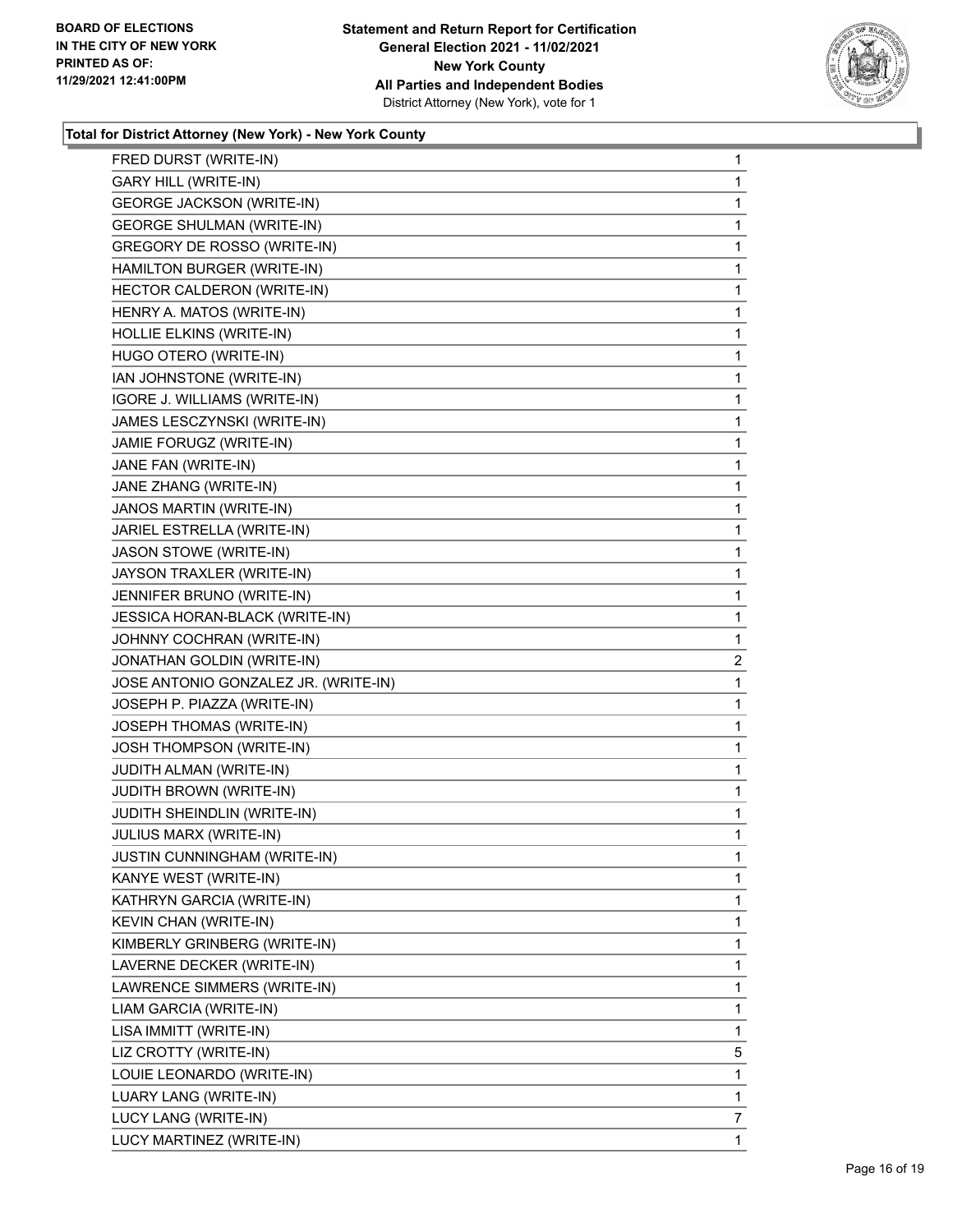

| MACK SCHLEFER (WRITE-IN)        | 1              |
|---------------------------------|----------------|
| MARC FLIEDNER (WRITE-IN)        | 1              |
| MARK LEVINE (WRITE-IN)          | 1              |
| MARTIN KIRCHOFF (WRITE-IN)      | 1              |
| MATT STEIN (WRITE-IN)           | 1              |
| MATTHEW G. PICKENE (WRITE-IN)   | 1              |
| MATTHEW P. KNOWLES (WRITE-IN)   | 1              |
| MAUD MARON (WRITE-IN)           | 1              |
| MAYA WILEY (WRITE-IN)           | $\overline{2}$ |
| MELISSA HALDORSEN (WRITE-IN)    | 1              |
| MICHAEL A. WEINSTEIN (WRITE-IN) | 1              |
| MICHAEL BLOOMBERG (WRITE-IN)    | 1              |
| MICHAEL CHAIT (WRITE-IN)        | 1              |
| MICHAEL LEWYN (WRITE-IN)        | 1              |
| MICHAEL SUSSMAN (WRITE-IN)      | 1              |
| MICHAELA S. PHIPPS (WRITE-IN)   | 1              |
| MICHELLE NOONAN (WRITE-IN)      | 1              |
| MINDY G. WOLMAN (WRITE-IN)      | 1              |
| MITCHELL ROBINSON (WRITE-IN)    | 1              |
| MOLLY ARMSTRONG (WRITE-IN)      | 1              |
| MONA REED (WRITE-IN)            | 1              |
| NANETTE H. SHOOR (WRITE-IN)     | 1              |
| NATHAN SCHWARTZBERG (WRITE-IN)  | 1              |
| NEIL IOUINO (WRITE-IN)          | 1              |
| NICK MULLEN (WRITE-IN)          | 1              |
| NICOLE MALLIOTAKIS (WRITE-IN)   | 1              |
| NINA JODY (WRITE-IN)            | 1              |
| OWEN WILSON (WRITE-IN)          | 1              |
| OZER TEITELBAWN (WRITE-IN)      | 1              |
| PALOMA LARA (WRITE-IN)          | 1              |
| PAT KORABEL (WRITE-IN)          | 1              |
| PAUL CAVINGTON (WRITE-IN)       | 1              |
| PAUL J. FISHMAN (WRITE-IN)      | 1              |
| PAUL WESTBERG (WRITE-IN)        | 1              |
| PAULETTE M. PETION (WRITE-IN)   | 1              |
| PECTUS KIM (WRITE-IN)           | 1              |
| PERRY MASON (WRITE-IN)          | $\overline{2}$ |
| PHILIP SIMPSON (WRITE-IN)       | 1              |
| PHYLLIS LANDON (WRITE-IN)       | 1              |
| PREET BHARARA (WRITE-IN)        | 2              |
| RALPH E. LERNER (WRITE-IN)      | 1              |
| RAYMOND VALERIO (WRITE-IN)      | 2              |
| ROBERT CANNATA (WRITE-IN)       | 1              |
| ROBERT M. MORGENTHAU (WRITE-IN) | 1              |
| ROBERT MORGENTHAU (WRITE-IN)    | 1              |
| ROBERT REDFORD (WRITE-IN)       | 1              |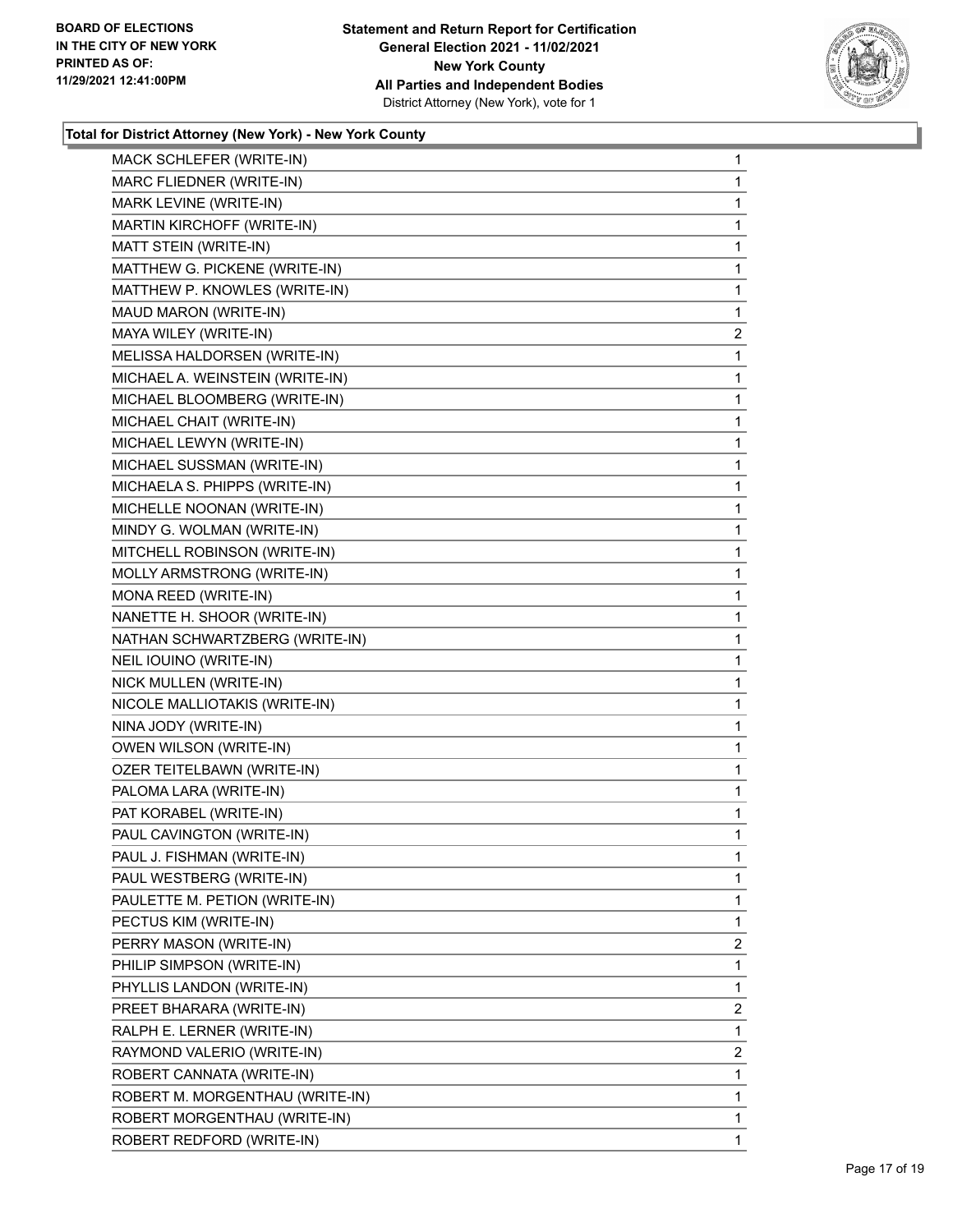

| RON DIORIO (WRITE-IN)                     | 1       |
|-------------------------------------------|---------|
| RON PAUL (WRITE-IN)                       | 1       |
| RONALD A. CURRIE (WRITE-IN)               | 1       |
| ROWALD L. KUBY (WRITE-IN)                 | 1       |
| ROWAN ALEXANDER BARRETT JR. (WRITE-IN)    | 1       |
| RUBEN BLADES (WRITE-IN)                   | 1       |
| RUDOLPH GIULIANI (WRITE-IN)               | 1       |
| SALLY QUAN (WRITE-IN)                     | 1       |
| SARA WEISS (WRITE-IN)                     | 1       |
| SCOTT L. CUMMINGS (WRITE-IN)              | 1       |
| SCOTT STRINGER (WRITE-IN)                 | 1       |
| SHARON SASSON (WRITE-IN)                  | 1       |
| SPIKE COHEN (WRITE-IN)                    | 1       |
| STAVROS HALIKIAS (WRITE-IN)               | 1       |
| STEPHEN BONIBERGER (WRITE-IN)             | 1       |
| STEVEN KAPLAN (WRITE-IN)                  | 1       |
| TAHANI ABOUSHI (WRITE-IN)                 | 1       |
| TAHANIE ABOUSHI (WRITE-IN)                | 21      |
| TALI FARHADIAN WEINSTEIN (WRITE-IN)       | 30      |
| TALIA WEINSTEIN (WRITE-IN)                | 1       |
| TALION YOUNG (WRITE-IN)                   | 1       |
| TARA FAHARDI WEINSTEIN (WRITE-IN)         | 1       |
| TEHKNNY WEINSTEIN (WRITE-IN)              | 1       |
| THOMAS REILLY (WRITE-IN)                  | 1       |
| THURMAN THOMAS (WRITE-IN)                 | 1       |
| TIFFANY CABAN (WRITE-IN)                  | 2       |
| ULRIC MCCALLUM (WRITE-IN)                 | 1       |
| UNATTRIBUTABLE WRITE-IN (WRITE-IN)        | 94      |
| UNCOUNTED WRITE-IN PER STATUTE (WRITE-IN) | 4       |
| VANESSA MEIS (WRITE-IN)                   | 1       |
| VERNON SUPREME (WRITE-IN)                 | 1       |
| VIRGINIA SOBOL (WRITE-IN)                 | 1       |
| <b>WALTER HARRIS (WRITE-IN)</b>           | 1       |
| WARREN BENNIA (WRITE-IN)                  | 1       |
| WENDY MARTE (WRITE-IN)                    | 1       |
| WILLIAM MENAKER (WRITE-IN)                | 1       |
| YAHUDAN BEN DAN (WRITE-IN)                | 1       |
| ZACHARY KOCHIN (WRITE-IN)                 | 1       |
| ZEEV KIRSH (WRITE-IN)                     | 1       |
| <b>Total Votes</b>                        | 253,294 |
| Unrecorded                                | 25,923  |